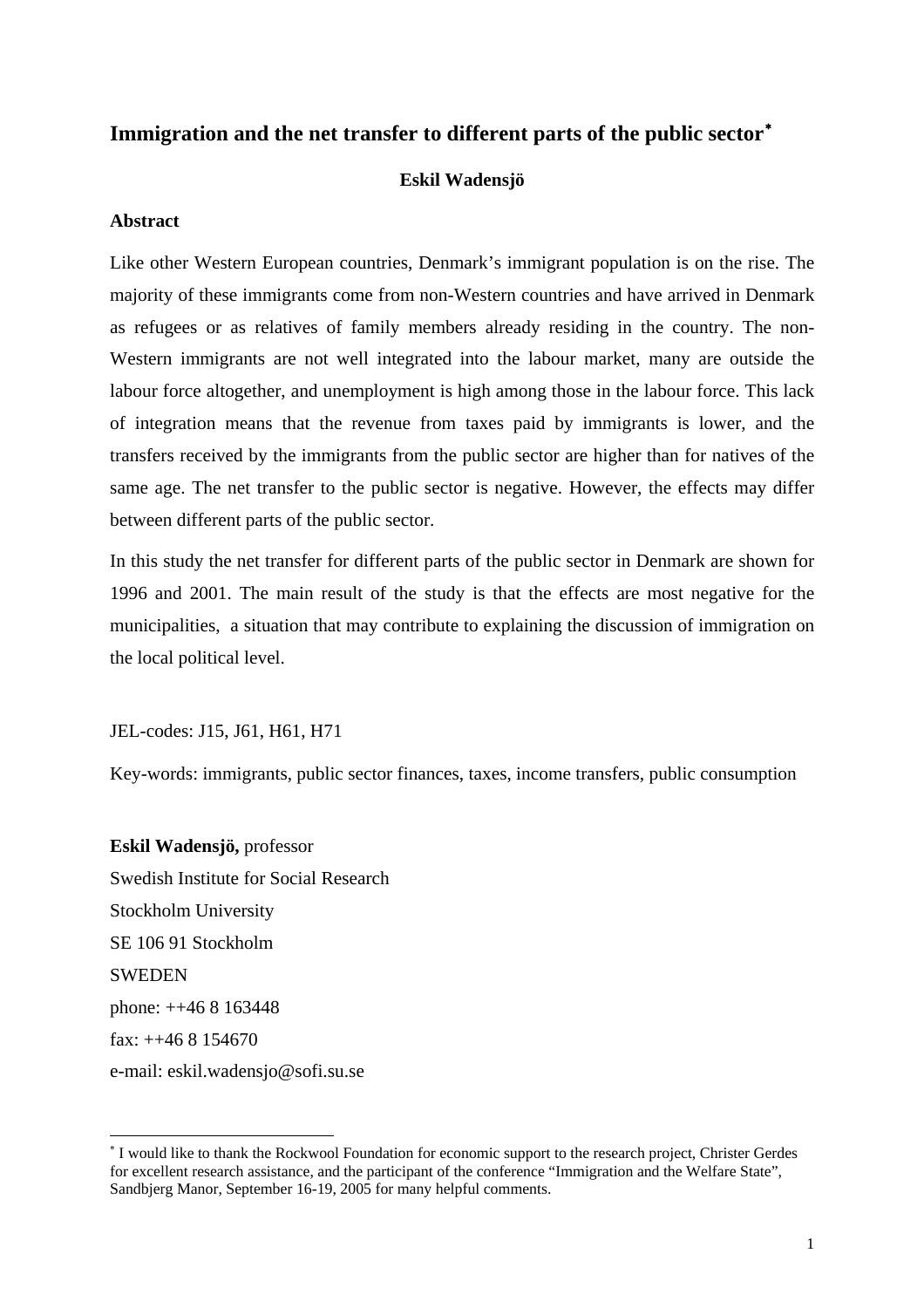### **1. Immigration and transfers to and from the public sector**

Individuals are consumers throughout their entire lives, but are only active in production for part of this time. Children are not allowed to take employment, and after a period of employment individuals typically spend a number of years as pensioners. What they produce during their 'active' lives must not only meet the needs of their own consumption in that period, but also cover consumption expenses for people of 'passive' age, i.e. children and the elderly. This is made possible by means of a process of redistribution between the generations. This process takes place mainly in three different ways: via the family (for example, parents who provide for their children), via the market (for example, working individuals who invest in pension insurance) and via the public sector (two examples are publicly financed schools and a pension system funded by tax revenues). Redistribution between the generations via the public sector has come to be ever more important.

The redistribution of resources is carried out not only between generations, but also between individuals of 'active' age. An important form of this type of redistribution is that which takes place between those who are employed and those who are not employed or who hold a job but cannot work due to illness. Resources are also redistributed from people with high incomes to those with low incomes. This is done in part via a tax system in which the amount of tax paid increases along with an increase in income, and in part via the transfer system. On the other hand, individual-oriented public consumption is generally not dependent upon the individual's wage or income, but mainly on other attributes like age, while other types of public consumption and investment are mainly related to the size of the population.

Immigration can influence redistribution via the public sector in different ways. In most societies, immigrants are over-represented among those of active age. This implies that resources are transferred from them to the rest of society, provided that all factors other than age are equal for both groups. On the other hand, in most European countries, employment and wages are lower among non-Western immigrants than among natives, which would suggest a transfer to the immigrants. The matter of the direction in which resources are actually transferred is an empirical question, and the answer varies from country to country and within a given country over time.

The public sector obtains revenues from taxes and contributions and has expenditures for transfer payments and for public consumption and investment. Both revenues and expenditures are influenced by immigration. We will treat these different items in turn.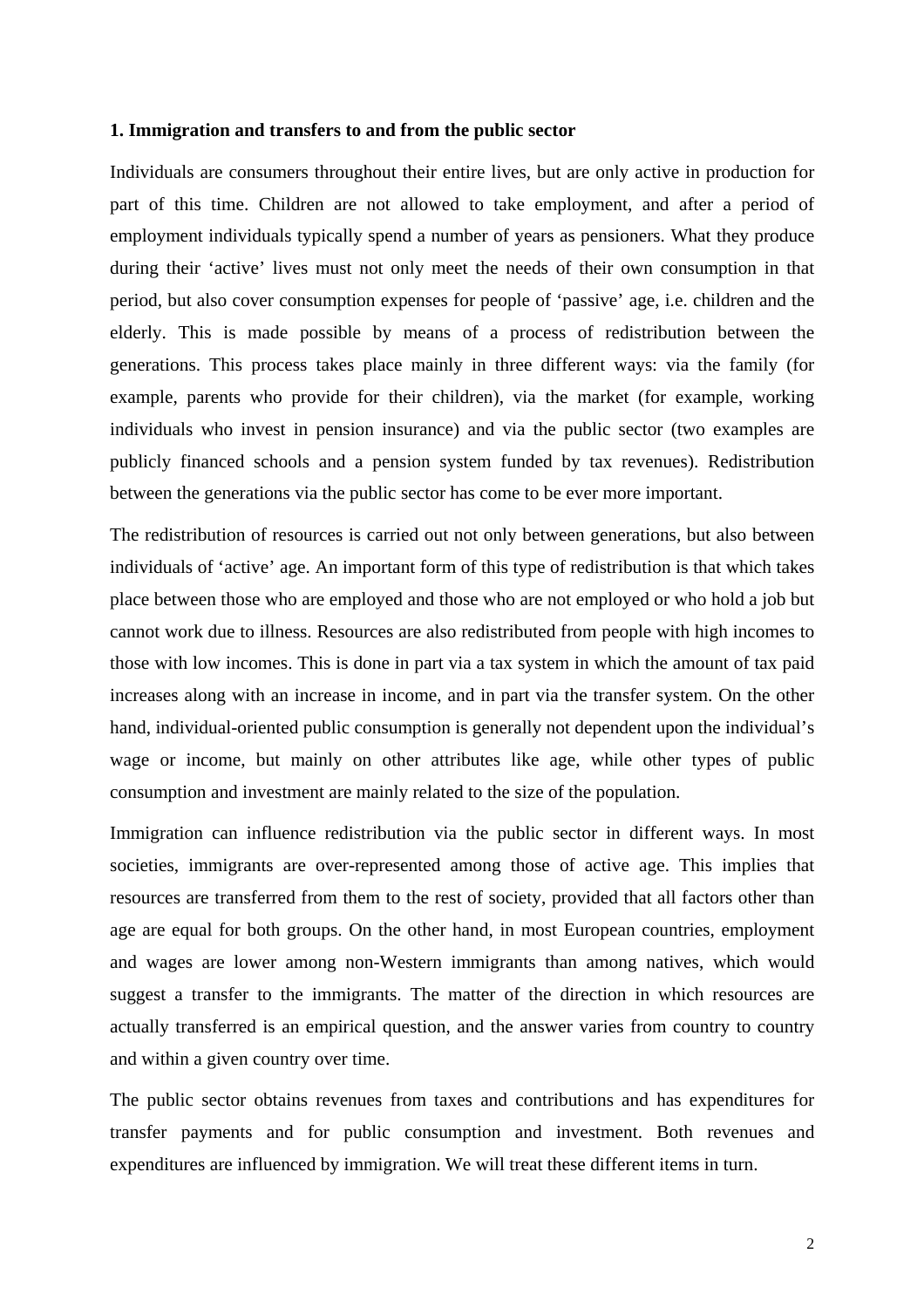Immigrants contribute to public sector finances by paying taxes and various special contributions, such as those paid for unemployment insurance and pensions. One problem in relating taxes to individuals and groups is that it is not always clear who actually pays the taxes. It is easy to determine who pays some taxes. Income tax, for example, can be attributed to the person who formally pays the tax. A fairly easy solution can also be found for some other taxes. Value-added tax and selective purchase tax can be allocated in proportion to the consumption of different individuals and households, and payroll taxes can be distributed in proportion to wages. The most difficult taxes to distribute are business taxes (taxes on profits, environment taxes, etc.). The degree of uncertainty surrounding this point, as well as many others, means that the type of calculations in which we are engaged should be interpreted with caution.

Transfer payments intended for specific individuals are easy to distribute. They are simply traced to the individual in question. It is more difficult, however, to find an appropriate principle for the granting of subsidies to businesses (in many cases it might not be appropriate to distribute them on individuals). Each of these transfers must be examined separately to see what the relevant principle of distribution is.

Public sector consumption can be divided into several different parts: 1) a part that is independent on the size of the population (public good), 2) a part where the extent of public sector activity depends upon the size and composition of the population, but where it is not possible to link a particular unit to a particular person, 3) a part that can be viewed as publicly financed private goods, and 4) a part consisting of public sector activities directly connected to immigrants.

The way in which an analysis is carried out should depend upon the questions to be answered. The questions raised in much of the discussion are: 'What effect does a marginal increase (or a non-marginal increase) in the number of immigrants have on public sector finances?' and 'What does the redistribution pattern between natives and immigrants look like in a given year?' This paper tries to answer the second question.

The public sector consists of several parts and not only the state but also other public authorities as for example municipalities have budgets and are affected by decisions influencing revenues and expenditures. Decisions that influence immigration or immigrants made by one entity may influence the budgets of other public authorities and may influence their opinions and policies regarding immigration and immigrants. There are good reasons to calculate the net transfers for different parts of the public sector. This has been done earlier in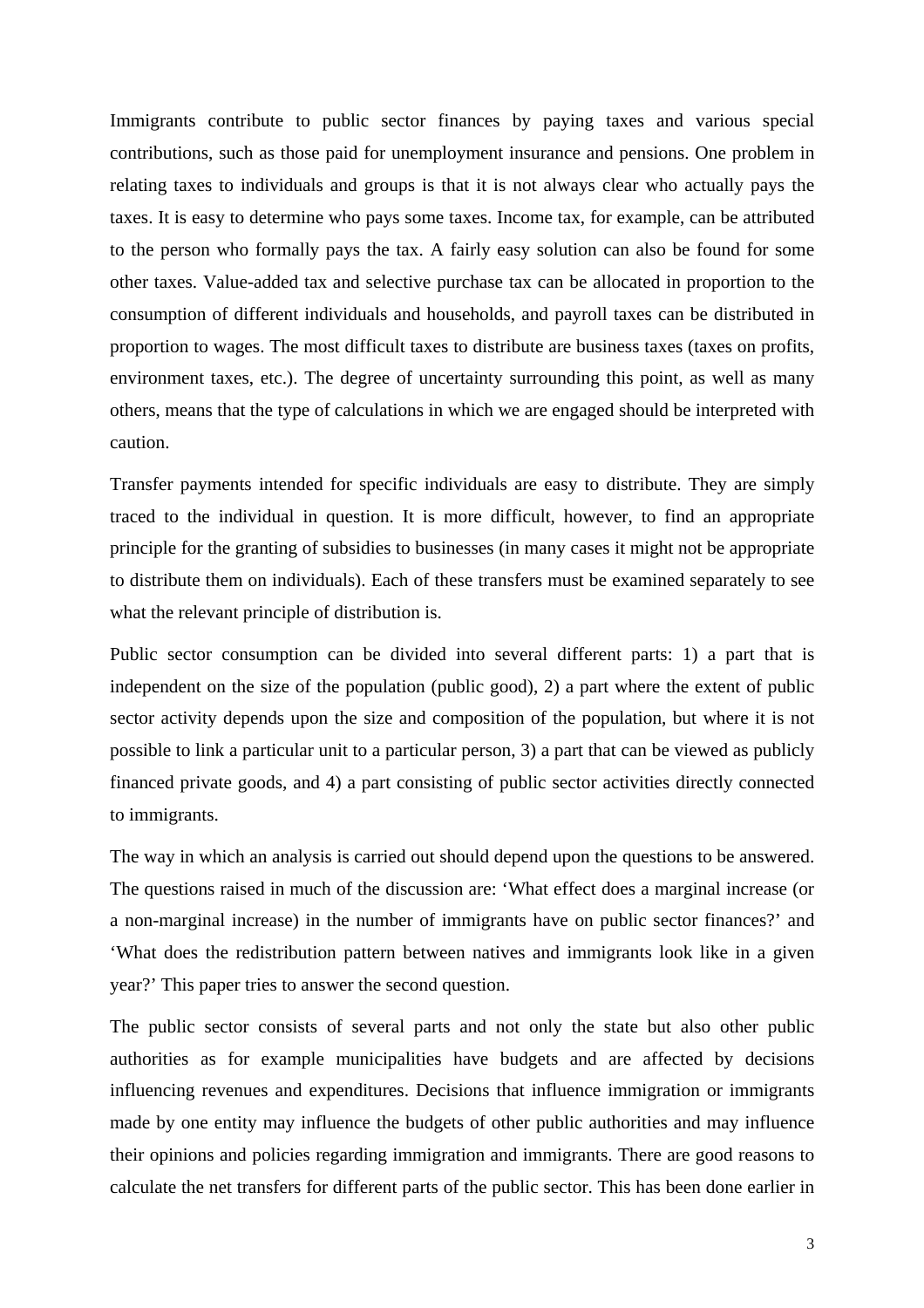a only few cases. See Smith and Edmonston (1997 and 1998) for the U.S. and Wadensjö and Orrje (2002) for an earlier study of Denmark.

In this paper the public sector in Denmark is divided into four parts: the state sector, the municipalities, the counties, and the unemployment insurance scheme.<sup>[1](#page-3-0)</sup> The calculations are for 1996 and 2001, years for which we have access to detailed distribution of taxes, transfer payments and public consumption and investment on the different subsectors.

# **2. Data**[2](#page-3-1)

-

This study of net transfers from immigrants to different parts of the public sector in Denmark is based on data from the Ministry of Finance's Law Model for 1996 and  $2001$ .<sup>[3](#page-3-2)</sup> The database contains detailed information on income, taxes, transfers, and public consumption for 1/30 (3.3 per cent) of the population living in Denmark. There is also information regarding demographic variables including whether a person is an immigrant or has a parent who is, and on employment status.

Data on those aged 18 years and older, with information for the children included as part of the net transfer for their parents, has been used. There is information on demographic variables – age, gender, family type, immigration status (classified by country of birth and country of birth of the parents, and year of arrival) – for net transfers between the individual and the public sector and for the individual employment rate. Information on the country of origin is divided into two categories, Western and non-Western countries.

The major part of the public sector's costs and revenues are distributed across individuals in the Law Model.<sup>[4](#page-3-3)</sup> The direct personal income taxes are ascribed to the individuals who pay them, and the indirect taxes are distributed across individuals in proportion to their disposable incomes.<sup>[5](#page-3-4)</sup> Income transfers are referred to those individuals who receive them. The main part

<span id="page-3-0"></span> $<sup>1</sup>$  In the unemployment insurance part, the following transfer payments are included: Unemployment benefits,</sup> leave-benefits for those who take leave and are being replaced by an unemployed person; two forms of early exit compensation upon leaving the labour market; and payments corresponding to the unemployment benefits paid to those taking part in different labour market programmes. On the tax side, two forms of fees are included.

<span id="page-3-1"></span><sup>&</sup>lt;sup>2</sup> See Wadensjö & Orrje (2002) for a detailed presentation of the data used.

<span id="page-3-2"></span><sup>&</sup>lt;sup>3</sup> See Hansen, Nicolaisen, Dehlbæck & Schnor (1991), Ministry of Economic Affairs (2000) and Ministry of Finance (2003) for presentations of the database. The Law Model was earlier administrated by the Ministry of Economic Affairs. Knudsen, Larsen & Pedersen (1998) and Linderoth (1999) give detailed presentations of the structure of the public sector and of the tax system in Denmark. 4

<span id="page-3-3"></span><sup>&</sup>lt;sup>4</sup> See Ministry of Economic Affairs (1997) pp. 188-200 for a presentation of how the different items are assigned to individuals.

<span id="page-3-4"></span><sup>&</sup>lt;sup>5</sup> We have not taken into account the fact that the part of the income saved may vary between groups including variation between immigrants and natives.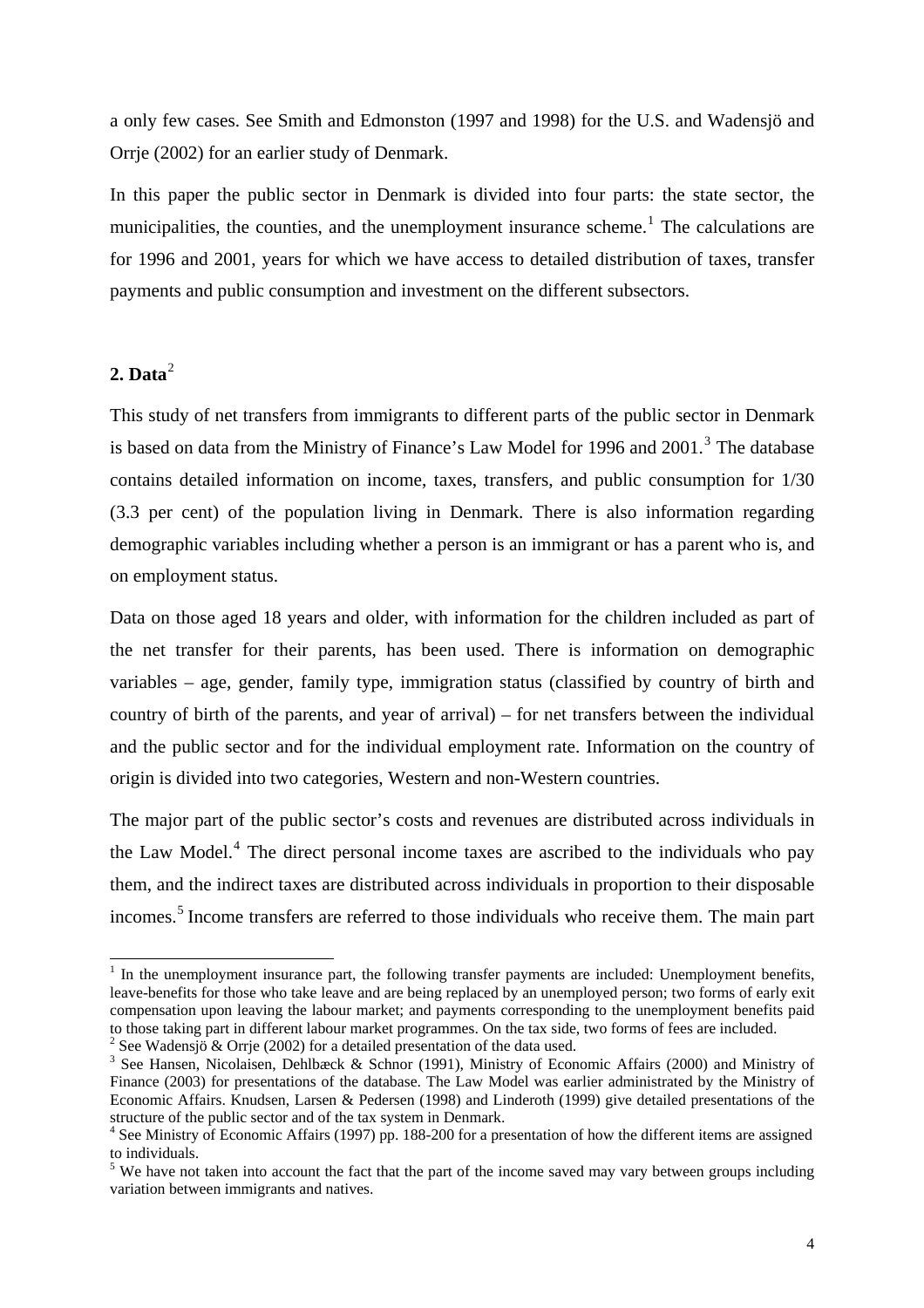of public consumption is either distributed according to information on actual use (for example school, health care and old age care) or evenly divided over the population. Public investment (for example road investments) is also evenly distributed across the whole population (both native Danes and immigrants). The public sector costs, which are not distributed across individuals and therefore not included in the Law Model, are such costs that are assumed to be independent of the size of the population. Some examples are central state administration, defence, and some subsidies to the private sector (especially agriculture). <sup>[6](#page-4-0)</sup> The variable net transfer to the public sector is calculated for each individual as the difference between the taxes ascribed to the individual and the sum of income transfers and public consumption and investment ascribed to the same individual.

The Law Model contains observations of almost 140,000 people aged 18 or over for every year. The large sample means that quite a few immigrants are included in the database – more than 3,000 from Western countries and more than 5,000 from non-Western countries including second generation immigrants in 1996 (with both parents born outside of Denmark) and more than 3,200 from Western countries and more than 6,800 from non-Western countries including second generation immigrants in 2001.

The employment rate is a variable used in the analysis. An individual's employment rate varies between 0 and 100 per cent. In order to be counted as having an employment rate of 100 per cent, a person should have worked full-time during the entire year. There are some problems regarding the definition of full-time. The working hours are calculated by using contributions to the ATP pension scheme. A person who has 27 or more working hours a week has to pay a full contribution and is counted as working full-time in the Law Model.<sup>[7](#page-4-1)</sup> A person who works at least 18 hours, but less than 27 hours, pays two-thirds of the full contribution and is counted as having an employment rate of two-thirds (of course given that the person works throughout the entire year). Those who work at least nine hours but less than 18 hours pay one-third of the full contribution and are counted as working one-third of fulltime. Those working less than nine hours a week on a regular basis do not pay any ATP contribution and are not counted as employed. Those who are self-employed, and the wives or husbands who work in their family businesses are counted as having an employment rate of 100 per cent if the income is the same or higher than the maximal benefit level in the

<span id="page-4-0"></span> $6$  See le Maire & Scheuer (2001) for a detailed presentation of what is and what is not distributed on individuals in the 1998 Law Model.

<span id="page-4-1"></span> $<sup>7</sup>$  The ATP contribution is also paid if a person is unemployed or on sick leave, but such periods are not included</sup> in the calculation of the employment rate.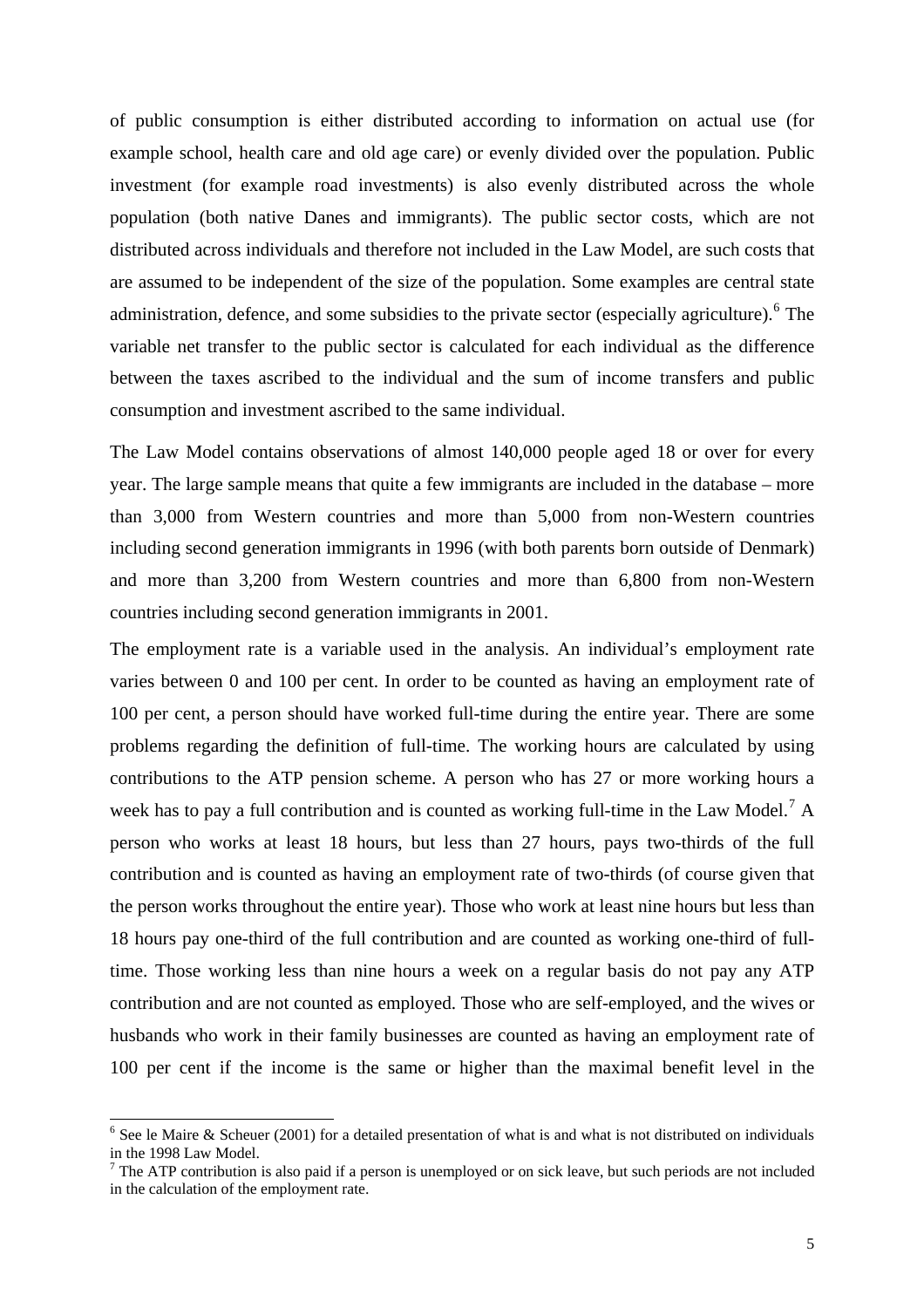unemployment insurance. If the income for the self-employed is below that level and nonnegative, the employment rate is proportionally reduced. For the self-employed with a negative income from that activity the employment rate is set at zero. For those who are parttime self-employed and part-time in someone else's employ, the two employment rates are added, but the employment rate is never set higher than 100.

# **3. Net transfer and different parts of the public sector**

There are three main subsectors of the public sector in Denmark: the state, the counties and the municipalities. The unemployment insurance scheme etc. is part of the state sector but we found it interesting to separately study the net transfers to the subsector that is focused on giving support to the unemployed. In addition to costs for unemployment allowances, the unemployment insurance scheme also encompasses the compensation that is given for certain, specific law-sanctioned reasons for taking time off from the labour market and for some forms of early exit, and compensation for labour market education. The revenues that go to this sector are from specific fees. We will therefore present result for four sectors.

There is a specific problem when it comes to the distribution of net transfers between municipalities and counties since two municipalities – Copenhagen and Frederiksberg – do not belong to a county. These two municipalities are responsible themselves for those activities that are usually assigned to the counties (e.g. the costs for hospitals). Here the costs for these municipalities are totally assigned to the municipalities, even the costs that in other parts of the country are assigned to the counties.

The undistributed part consists of some public transfer payments and some parts of the public consumption that can be distributed per individual but not per part of the public sector – we do not know which part of the public sector is responsible for the costs. The undistributed transfer payments are mainly occupational pensions for people who have been employed in different parts of the public sector. It is not possible to see which part of the public sector they have been employed in.<sup>[8](#page-5-0)</sup> Besides that, it is doubtful whether these costs should be counted as transfer payments. In a way they are postponed wages and it would have been more correct to reckon them as costs for earlier public consumption and investment and include them in the calculations for those years. On the other hand, we should include the costs for pension obligations that were accrued during the year with the costs of the public sector of that year –

<span id="page-5-0"></span> 8 Ministry of Economic Affairs (2000).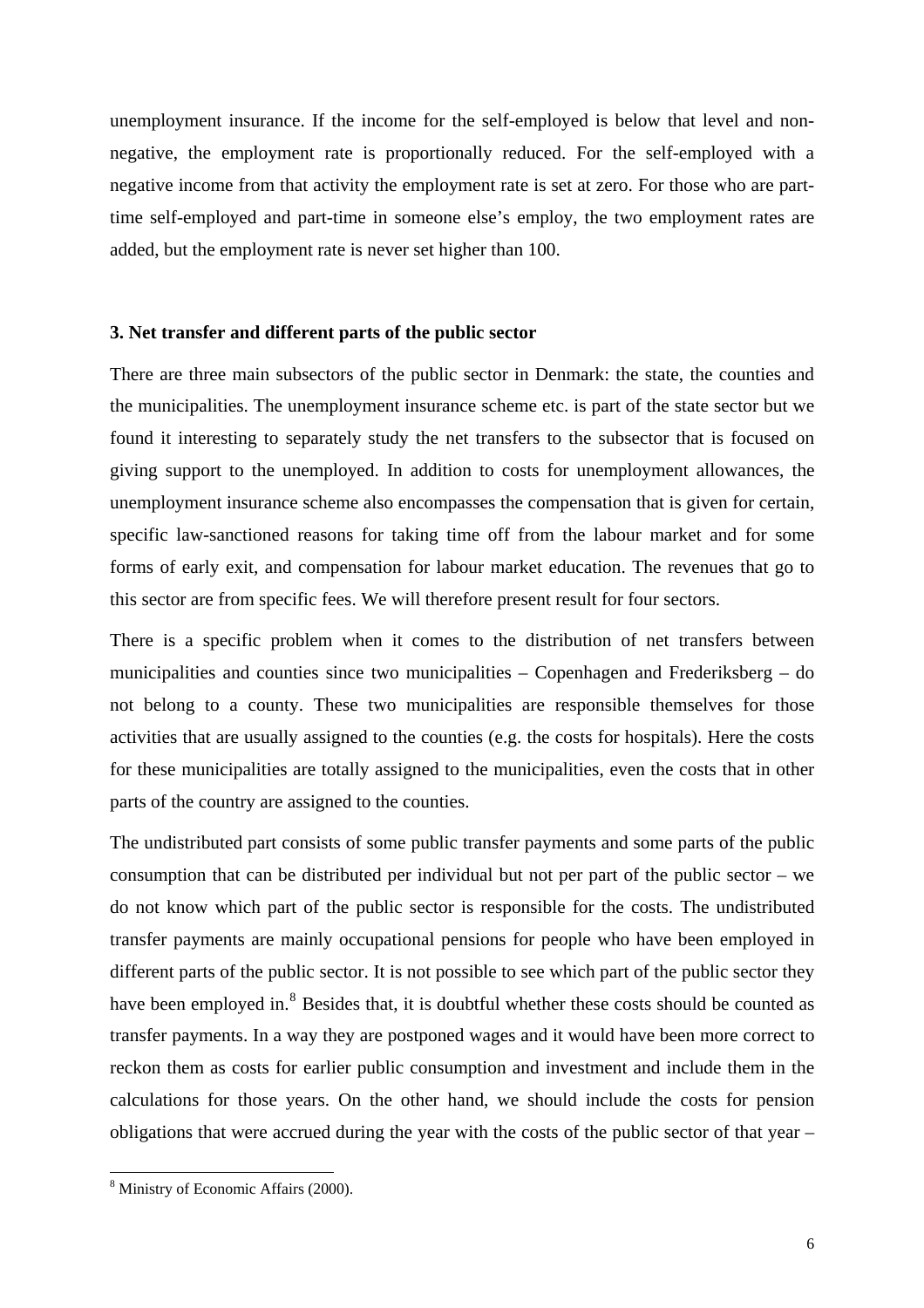but we lack the necessary information to do so. To some extent, the undistributed costs for public consumption are costs for labour market training and some public investments, for example investments in infrastructure.

Table 1 shows the net transfer divided over the four subsectors. We see that there is on average a large positive net transfer to the state sector. This net transfer does not mean that the state has a budget surplus of the same size. Some costs for the state are not included in the calculations since they are public goods such as defence, foreign affairs etc. These costs are covered by the state. There is also a deficit in the unemployment insurance scheme that the state covers. As mentioned, there are also some costs that have not been distributed on sectors even though they are distributed on individuals. With better information, these costs would most probably have been assigned mainly to the state sector. When comparing the size of the net transfer for the various groups we see that it is positive for all groups although much smaller for immigrants from non-Western countries than from other countries. In Table 2 we compare non-Western immigrants who different length of residence in Denmark. The variation in length of stay is large in 1996 but much smaller in 2001. This may reflect the changes in the state support system to the municipalities introduced in 1999.

The net transfer to the municipalities is positive in both 1996 and 2001 for all the population and for the natives. The amounts are rather small, larger in 2001 than in 1996. However, the redistribution from the municipalities to the immigrants from non-Western countries is rather large. The municipalities stand for the main part of the total redistribution to the immigrants from non-Western countries. The net transfers have declined between 1996 and 2001, but are still large in 2001. This is even the case for the immigrants who have lived in Denmark for 10 years or more. See Table 2. The information about the net transfers from the municipalities is a measure of the net costs of the municipalities taken as a group. There is redistribution between the municipalities not taken into account when calculating the individual amounts. For a municipality this redistribution may reduce the costs of the net transfer to the non-Western immigrants as some of the factors determining the redistribution are correlated with the number of immigrants in the municipality. We will return later to this form of redistribution between municipalities.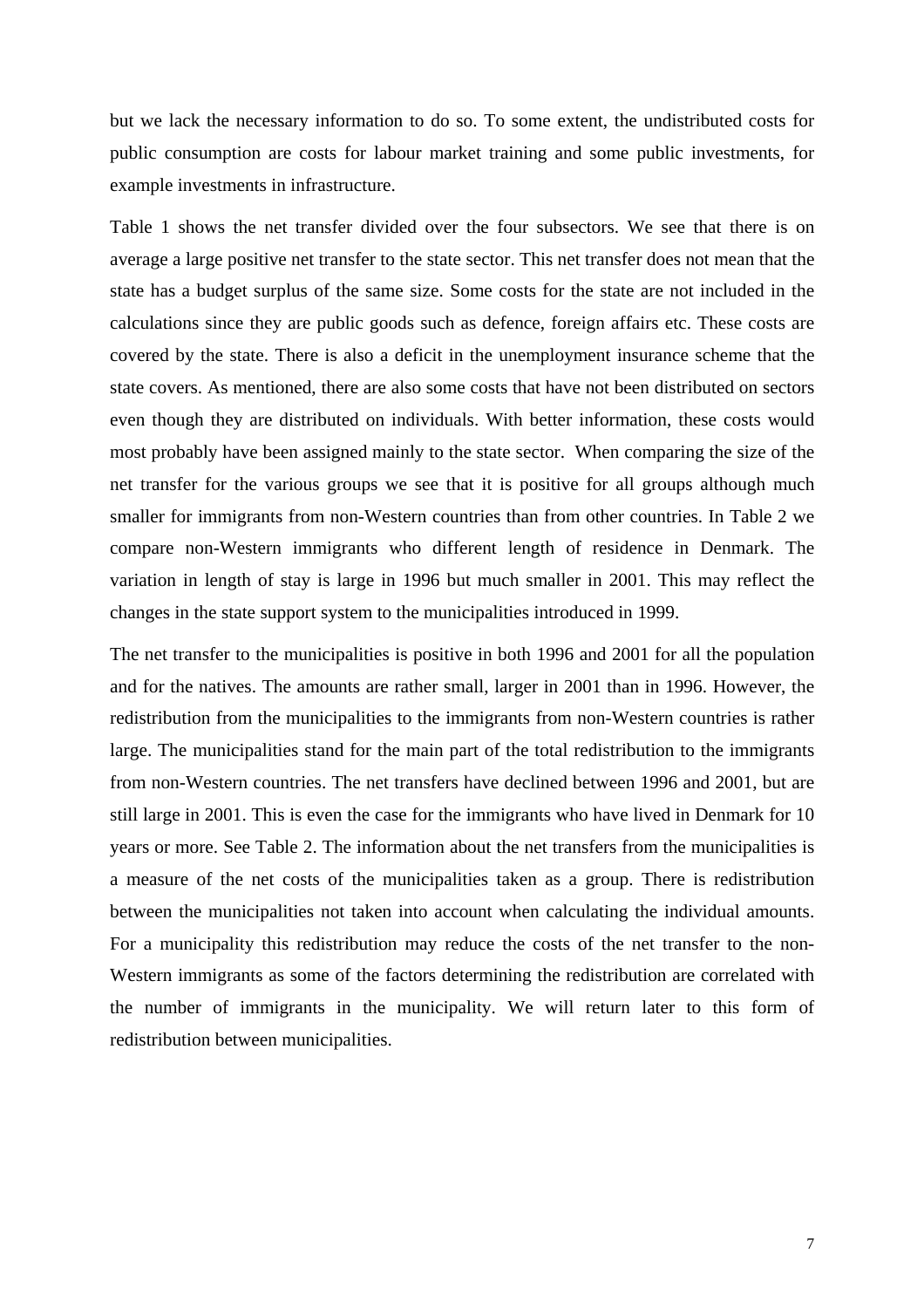| Group                                                                                           |        | <b>State</b><br>Counties |          |              | Municipalities |           | Unemployment<br>insurance |          | Not distributed |          |
|-------------------------------------------------------------------------------------------------|--------|--------------------------|----------|--------------|----------------|-----------|---------------------------|----------|-----------------|----------|
|                                                                                                 | 1996   | 2001                     | 1996     | 2001         | 1996           | 2001      | 1996                      | 2001     | 1996            | 2001     |
| Danish population (excluding those)<br>who have one immigrant parent)                           | 30,400 | 30,600                   | 100      | 4,200        | 2,700          | 5,500     | $-4,500$                  | 1,600    | $-10,200$       | $-6,800$ |
| Danish population (including those)<br>who have one immigrant parent)                           | 30,500 | 30,600                   | 100      | 4,200        | 2,700          | 5,500     | $-4,400$                  | 1.700    | $-10,200$       | $-6,100$ |
| Second generation – one Danish<br>parent and one immigrant parent from<br>a Western country     | 36,300 | 34,300                   | $-1,400$ | 5,300        | 2,400          | 6,400     | $-1,000$                  | 7,500    | $-6,600$        | $-1,400$ |
| Second generation – one Danish<br>parent and one immigrant parent from<br>a non-Western country | 23,400 | 22,100                   | $-3,600$ | $\mathbf{0}$ | 3,000          | 4,500     | $-3,800$                  | 4,300    | $-6,600$        | $-1,300$ |
| Immigrants from Western countries                                                               | 28,400 | 41,400                   | $-300$   | 3,800        | $-1,000$       | 6,800     | $-5,500$                  | 800      | $-9,300$        | $-3,700$ |
| Immigrants from non-Western<br>countries                                                        | 1,800  | 800                      | $-5,600$ | $-1,300$     | $-34.100$      | $-30,600$ | $-17,300$                 | $-7,300$ | $-8,400$        | $-2,800$ |
| Total                                                                                           | 29.400 | 29,400                   | $-200$   | 3,900        | 1.300          | 3,800     | $-4.900$                  | 1.200    | $-10.100$       | $-5,900$ |

Table 1. Net transfers (in Danish *kroner*) per person 18 years and over to different parts of the public sector in 1996 and 2001

Note: Western countries are EU countries, Norway, Switzerland, Iceland, North America, Australia and New Zealand; non-Western countries are all other countries.

There is a net transfer from the unemployment insurance scheme to all groups in 1996. It is considerably higher to the non-Western immigrants than to other groups. In 2001, a year with lower unemployment than in 1996, the net transfer goes in the other direction. There is a net transfer to the unemployment insurance system for all groups except immigrants from non-Western countries. For this group the net transfer is still going in the direction from the unemployment insurance system. The amounts are larger for those who have lived in Denmark for a longer period of time than for those who have lived in the country for a shorter time (see Table 2). This can seem paradoxical since the rate of employment is higher for those who have lived in Denmark for a longer time. The explanation can be found in the fact that immigrants who have been in the country for a shorter length of time are not entitled to unemployment benefits. $9$  For an unemployed person to be entitled to unemployment benefits he/she must have been employed for at least 52 weeks during the previous three years before the occasion of unemployment. While those who have lived in the country for a longer time period pay more in fees to the unemployment insurance scheme as they earn more, the amounts they receive are even larger as they are more often eligible for unemployment compensation.

<span id="page-7-0"></span><sup>&</sup>lt;sup>9</sup> The share of those in the labour force who are insured is smaller among immigrants than among Danes. See Arbejdsministeriet (2000). The reasons for this are partly the age composition, partly differences in the degree of labour market attachment. To be included in the unemployment insurance scheme a certain degree of labour market establishment is needed.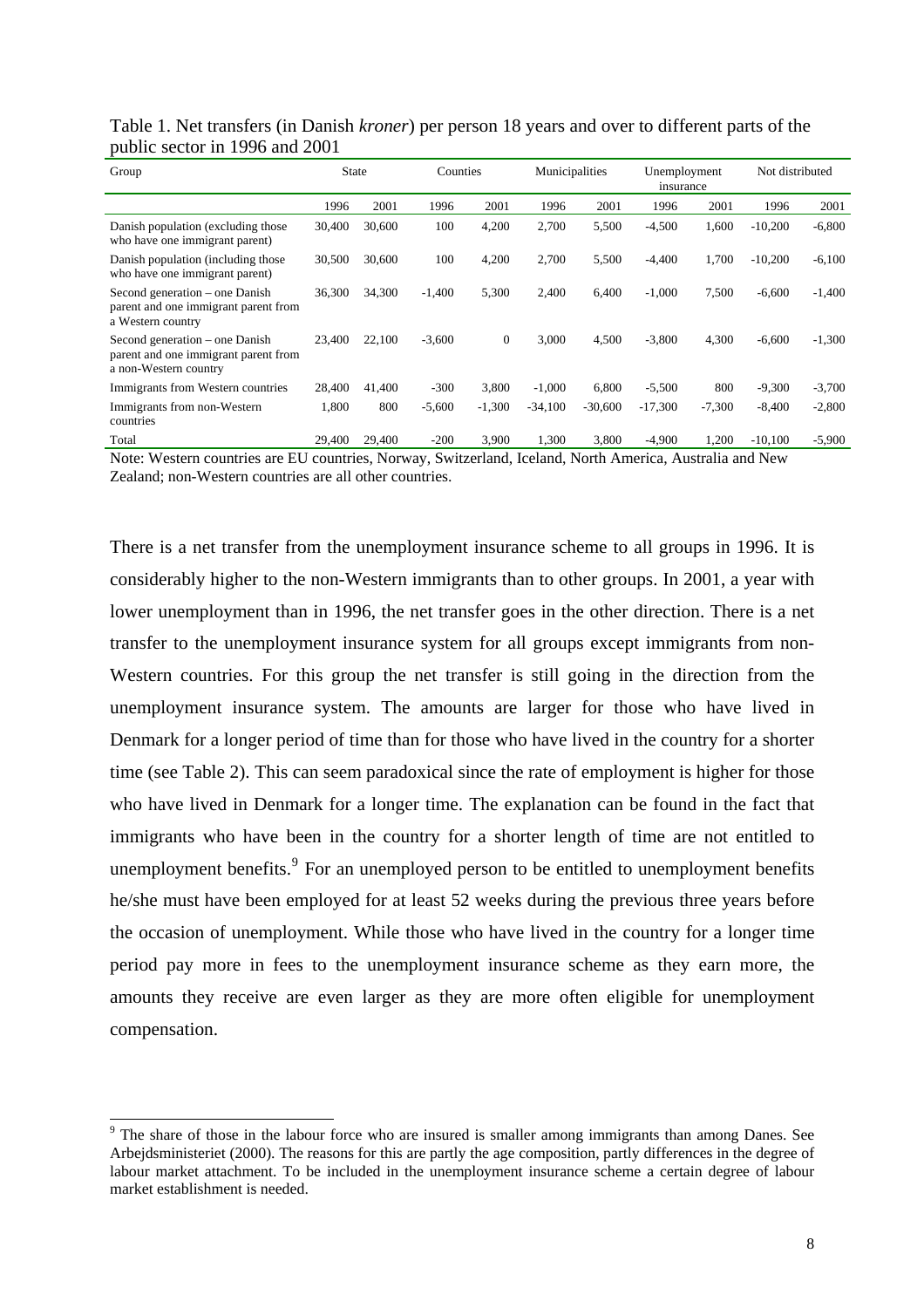In the case of the counties, the net transfers are small for most groups. They are positive for the native population and negative for the immigrants from non-Western countries. The net transfer to the counties from the native population has increased between 1996 and 2001 and the net transfer to the non-Western immigrants has declined in the same period. When comparing individuals with different lengths of stay we find that the transfers are smaller to those who have lived in Denmark longer. The explanation is not that the costs vary, but that the taxes paid vary, which in turn depends on differences in income.

Table 2. Net transfer (in Danish *kroner*) to different parts of the public sector per person 18 years and over from immigrants from non-Western countries according to length of stay in Denmark in 1996 and 2001

| Length of stay*    | <b>State</b><br>Counties |          |           | Munici-<br>palities |           | Unemployment<br>insurance |           | Not distributed |          |          |
|--------------------|--------------------------|----------|-----------|---------------------|-----------|---------------------------|-----------|-----------------|----------|----------|
|                    | 1996                     | 2001     | 1996      | 2001                | 1996      | 2001                      | 1996      | 2001            | 1996     | 2001     |
| Less than one year | $-19,800$                | $-8,400$ | $-7,500$  | $-2,900$            | $-26,900$ | $-23,600$                 | $\theta$  | 1,800           | $-6,700$ | $-1,000$ |
| $1-3$ years        | $-25,700$                | $-5,600$ | $-10,200$ | $-3,300$            | $-44.400$ | $-36,800$                 | $-1,400$  | 1,000           | $-8,200$ | $-2,200$ |
| $3-5$ years        | $-9,900$                 | $-8,500$ | $-6,300$  | $-2,400$            | $-47,200$ | $-41,100$                 | $-7,600$  | $-3,900$        | $-8,300$ | $-2,900$ |
| $5-7$ years        | $-7,500$                 | $-8,700$ | $-7,300$  | $-1,100$            | $-46,100$ | $-38.100$                 | $-14,300$ | $-3,800$        | $-8,500$ | $-2,700$ |
| $7-10$ years       | 800                      | $-4,100$ | $-5,900$  | $-2,200$            | $-45,300$ | $-50,000$                 | $-23,400$ | $-8,200$        | $-8,300$ | $-2,900$ |
| 10 years or more   | 18.700                   | 8.600    | $-2,900$  | $-500$              | $-25,800$ | $-26,600$                 | $-28,700$ | $-12,200$       | $-9,100$ | $-3,300$ |
| Second generation  | 6,500                    | 2,600    | $-5,400$  | 800                 | 200       | 3,700                     | $-5,400$  | $-3,900$        | $-6,700$ | $-2,100$ |
| Total              | 1.800                    | 800      | $-5.400$  | $-1,200$            | $-34.100$ | $-30,600$                 | $-17.300$ | $-7,300$        | $-8.400$ | $-2,800$ |

\*The division according to length of stay is based on exact age. 'Less than one year' in the column for the year 1996 includes those who immigrated on 1 January 1996 or later, '1–3 years' includes those who immigrated between 1 January 1994 and 31 December 1995, etc.

# **4. The state**

<span id="page-8-1"></span><span id="page-8-0"></span>-

We will now further examine the redistribution by age and will start with the state sector, see Figure 1. In the figures we only show the results for  $2001$ .<sup>[10](#page-8-0)</sup> There is a net transfer from Danes and Western immigrants *to* the state sector until the age of retirement. The figure shows that the redistribution to the state sector is somewhat higher from Danes than from Western immigrants of active age. Contrarily, the redistribution to the state sector from non-Western immigrants is very small among those of active age. The considerably lower net transfer from non-Western immigrants can be explained by the housing and social allowances

 $10$  In Wadensjö and Orrje (2002) we show the corresponding figures for year 1996.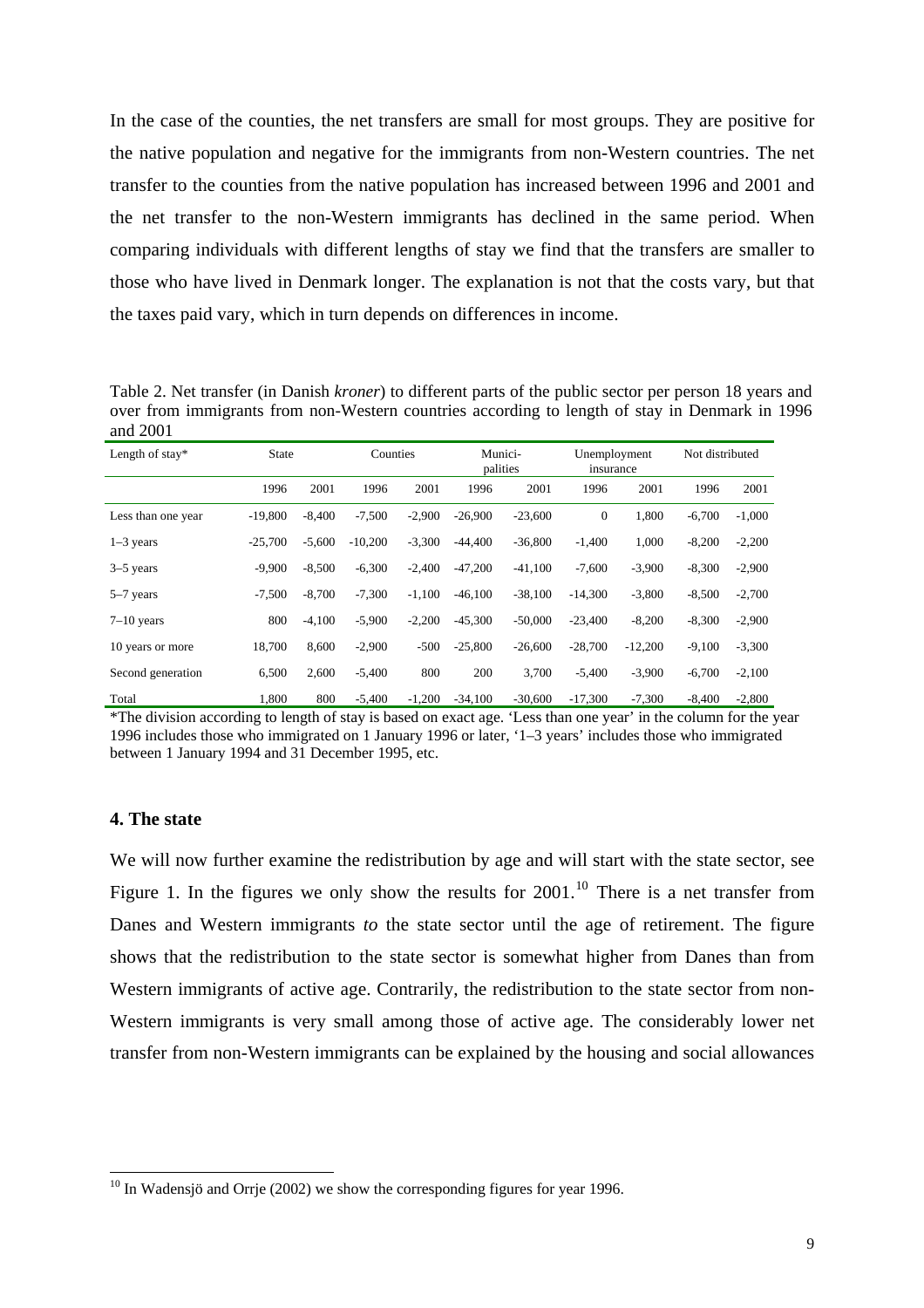that the state sector pays<sup>[11](#page-8-1)</sup> and by differences between the groups when it comes to state taxes.

In regards to the elderly, the redistribution goes *from* the state sector to all groups. Pension payments make up a substantial part. There are few elderly people in the two immigrant groups (few in the upper active age among non-Western immigrants and even fewer over the age of retirement in both groups). Because there are few observations, average values for all irrespective of origin have been used in the figure.





# **5. The counties**

-

Hospitals and upper secondary schools constitute the main expenditures of the counties – expenditures that are normally financed by an income tax. The pattern for the counties is easy to describe. A net transfer to the counties takes place from those Danes and Western

 $11$  The municipalities are responsible for housing and social allowances but the state shares the costs. This has been accounted for in the calculations.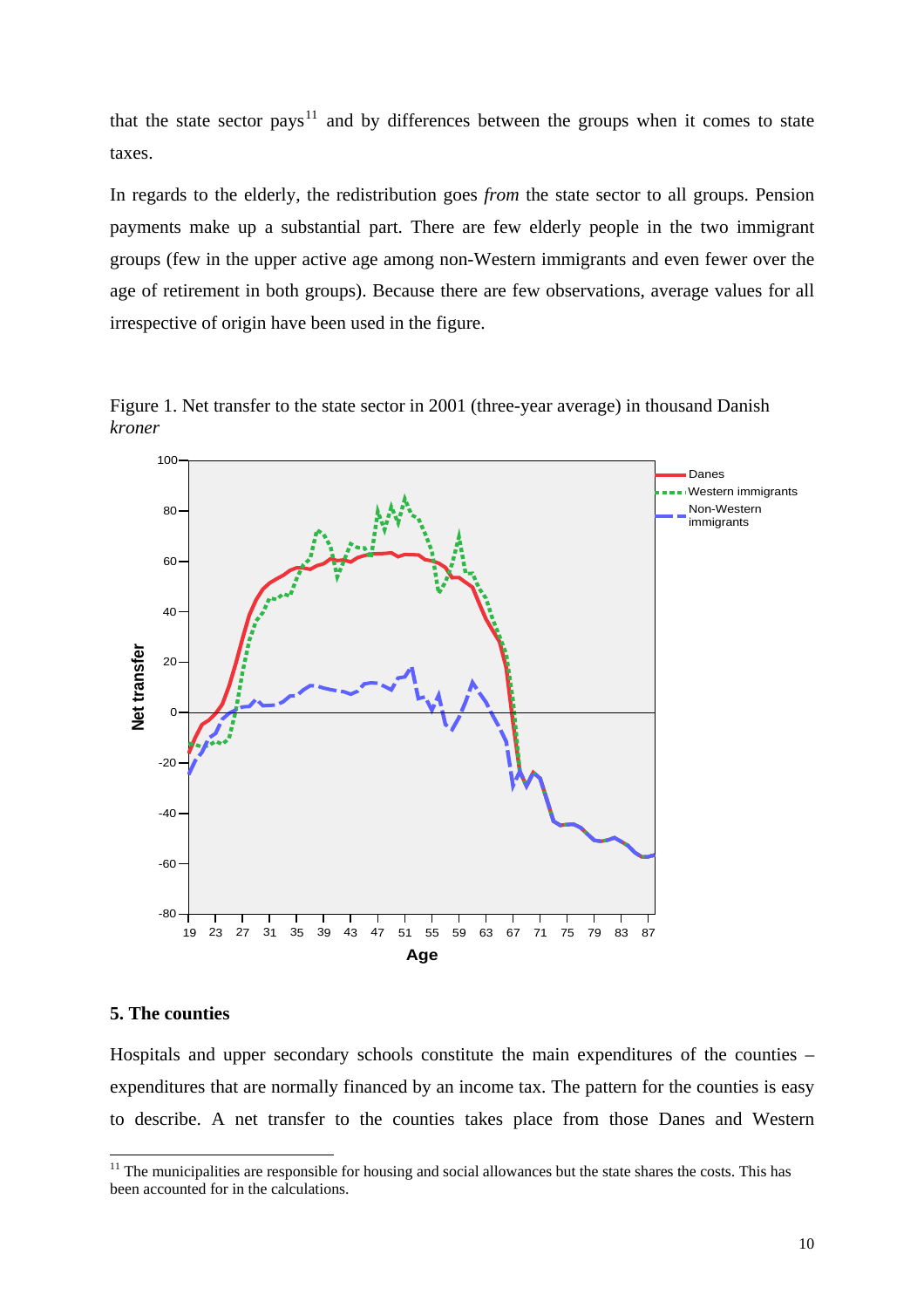immigrants who have reached the age where the majority enter the labour market and are below the age of retirement. To some extent there is a transfer from the counties to those who are 18 to 25/30 years of age, and considerably larger transfers to those who are over the age of retirement. This is explained by higher costs for medical care and lower tax payments. There is a net transfer from the counties to the immigrants from non-Western countries in most age groups. There are few elderly people in the two immigrant groups and average values for all irrespective of origin have been used.



Figure 2. Net transfer to the counties in 2001 (three-year average) in thousand Danish *kroner*

#### **6. The municipalities**

The next step is to examine the corresponding figure for the municipalities. We will first look at the pattern for Danes and Western immigrants. The figure indicates that the transfers *to* the municipalities take place in two age categories. The transfers to the municipalities take place until the age of 30 (the age before most people have children) and between the ages of 45 and 70 (between the time when the children start leaving home and the age when the costs for old age care start showing and tax payments are lowered because of retirement). The net transfers to those who are oldest are very high, which is due to costs for old age care. There are few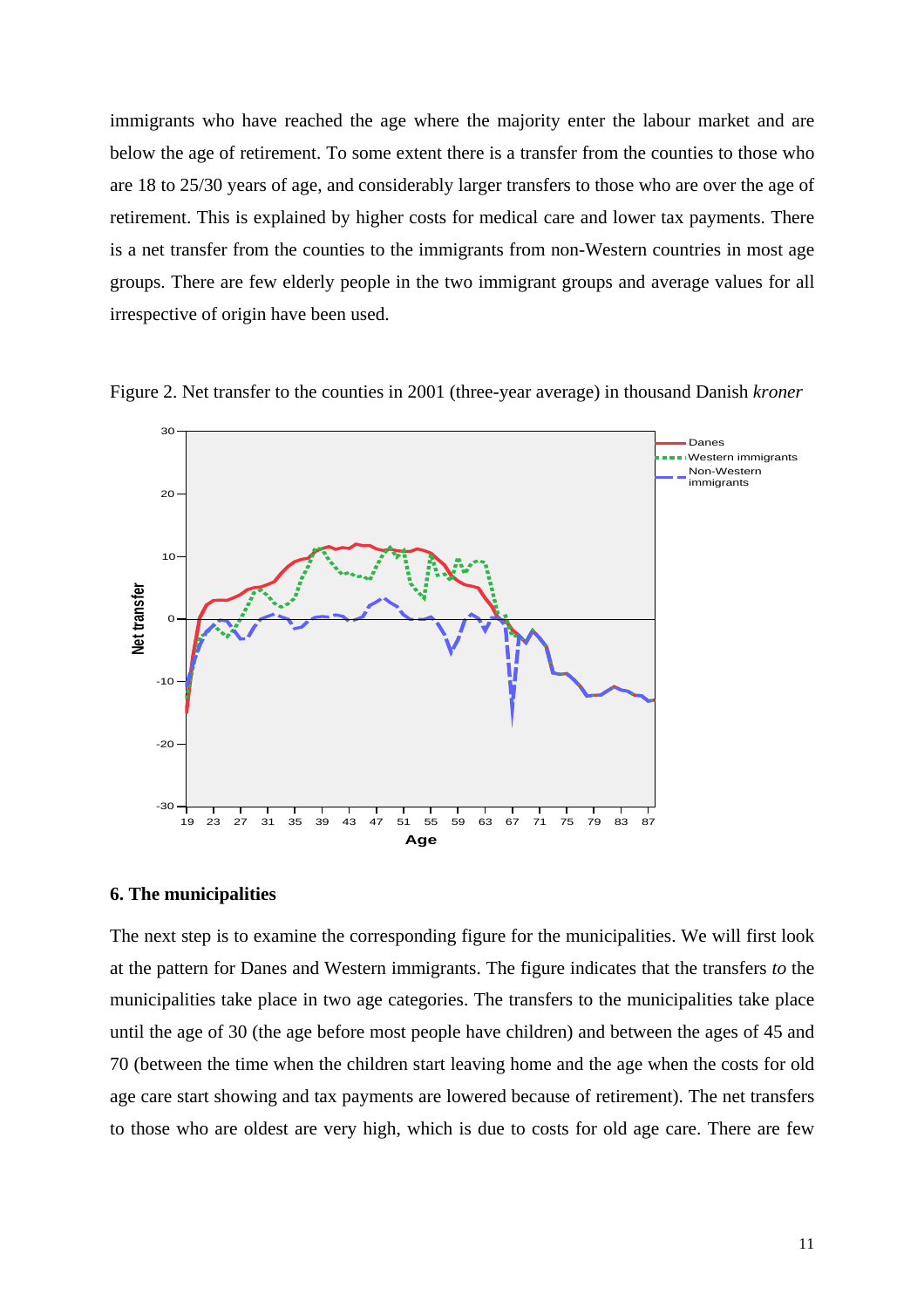elderly people in the two immigrant groups and average values for all irrespective of origin have been used.

The pattern for non-Western immigrants is the same, but irrespective of age there is a transfer *to* this immigrant group. The extent of the net transfers still varies by age in the same way as for the other two groups, but on a considerably lower level. There are several contributing factors that make the net transfers from the municipalities to the non-Western immigrants very extensive. With a low employment rate and low income they pay less in municipal taxes. With many children, costs for childcare and schools become high. The low employment rate also leads to many of those who are without work receiving social and housing allowances instead of benefits from the unemployment insurance scheme.<sup>[12](#page-11-0)</sup>





That the municipalities in the calculations here show a great deficit does not mean that municipalities with many non-Western immigrants have to take responsibility for the whole deficit or even for any part of it. There is a system for redistribution between the municipalities that compensates the costs for those municipalities that have many non-

<span id="page-11-0"></span> $12$  See Arbejdsministeriet (2000).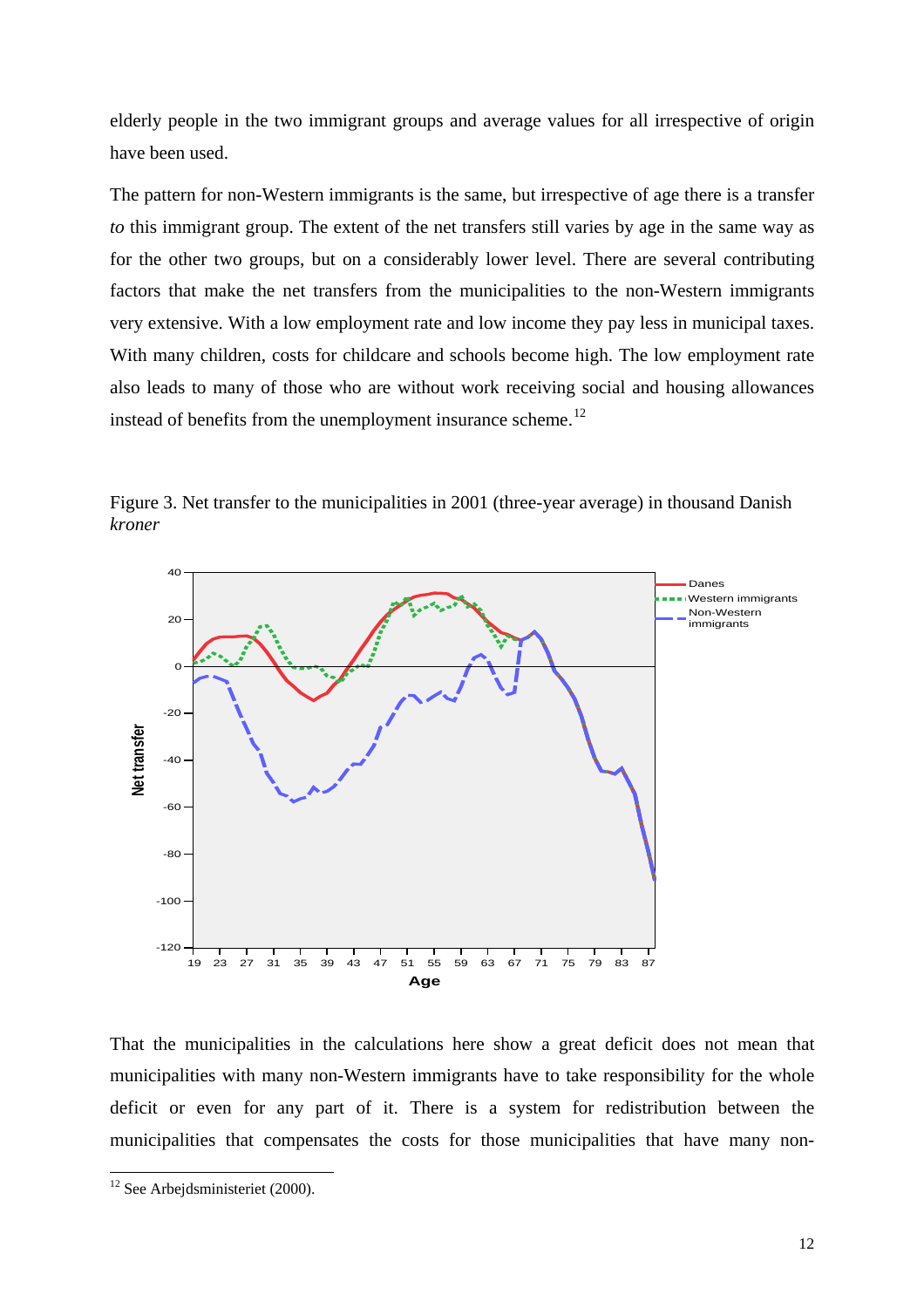Western immigrant inhabitants. There is also a state support system but support from that is included in the estimates. The two systems have varied over time.<sup>[13](#page-12-0)</sup>

Considerable changes concerning the administration and financing of the integration policy have taken place since 1999. This affects the distribution of costs between the parts of the public sector and, above all, the responsibility for various activities. Until 1999, on behalf of the state, *Dansk Flygtningehjælp* (the Danish Refugee Assistance) managed the integration of the refugees during the first 18 months after they received their residence permit. However, the municipalities were permitted to take over the responsibility under certain conditions. Since 1 January 1999, the municipalities have been responsible for immigrants and refugees who are encompassed by the law on integration (all immigrants except those from the Nordic countries, EU countries and EES countries).  $14$  The municipalities also took over the responsibility for teaching the Danish language to those who are not encompassed by the law on integration, but are entitled to it by the "Law of Danish language teaching".[15](#page-12-2)

The system that has been in use since 1999 consists of three parts: 1) A system that adjusts differences between municipalities with different tax power (45 per cent of the difference), 2) a system that adjusts for differences between municipalities with different levels of costs (where the share of non-Western immigrants is one factor in calculating the costs) and 3) a specific contribution to municipalities with the lowest tax power. Since a greater share of non-Western immigrants leads to a lower tax power in the municipality and to higher expenses on average, the redistribution system aids in lowering the municipality's costs for non-Western immigrants moving in.

For 2001 we have estimated if the net transfer from the public sector per immigrant is higher in municipalities that have a high share of immigrants from non-Western countries among the population than in those with few immigrants. The net transfer per immigrant is according to that estimation slightly lower in municipalities with a high proportion of immigrants among the population, i.e. not in the expected direction, but the coefficient is not significantly different from zero. The conclusion is that the costs vary proportionally with number of non-Western immigrants.

<span id="page-12-0"></span> $13$  See Indenrigsministeriet (1999).

<sup>&</sup>lt;sup>14</sup> See Law No. 474 of 1st. July 1998 on the integration of foreigners in Denmark ('Integrationslov').

<span id="page-12-2"></span><span id="page-12-1"></span><sup>&</sup>lt;sup>15</sup> See Law No. 487 of 1st. July 1998 on the teaching of Danish as a second language to adult foreigners; language centres, etc.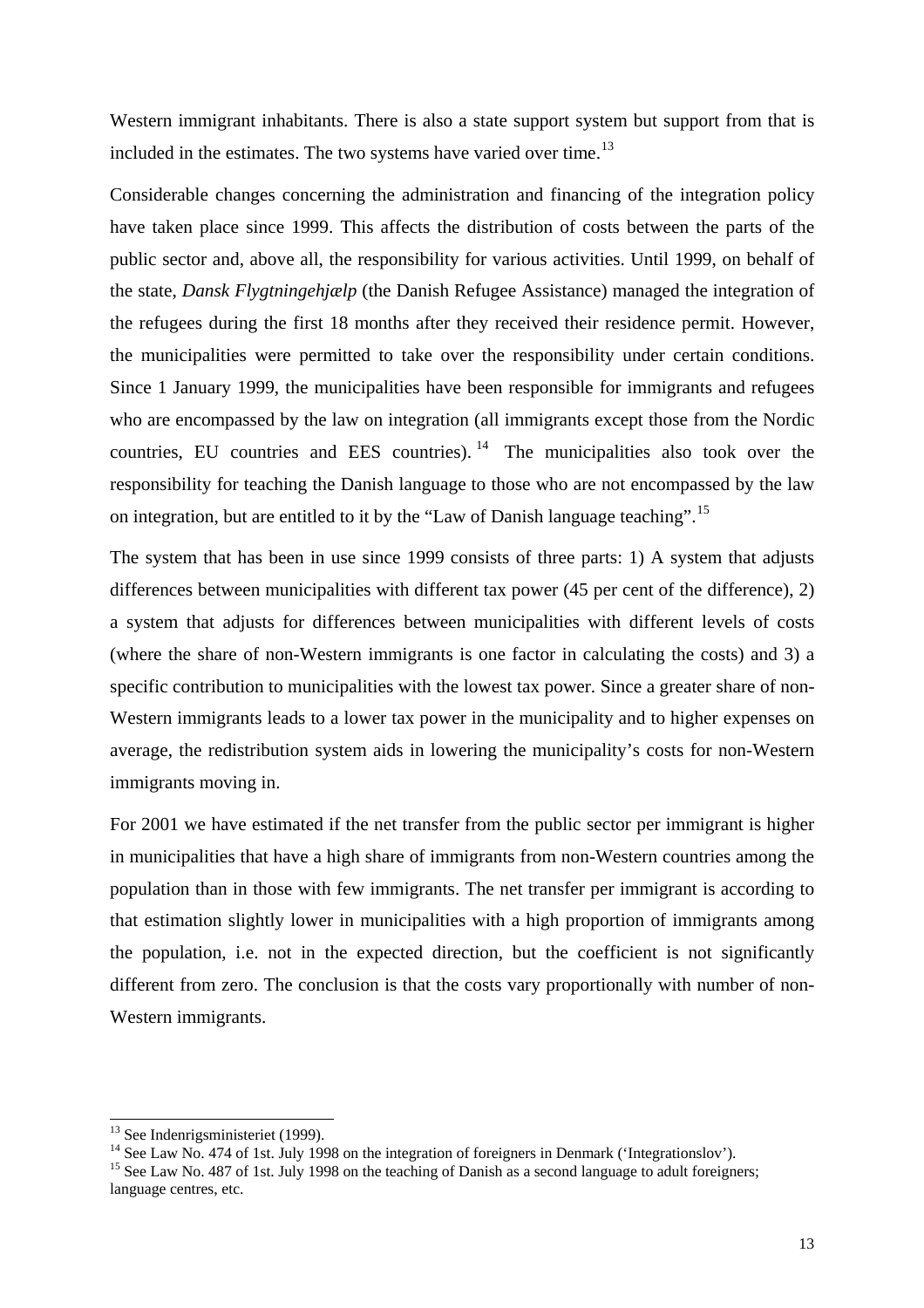# **7. The unemployment insurance system**

The fourth part of the public sector is the unemployment insurance scheme with related programmes. We have chosen to limit the figure to the 18-65 age group (with a three-year moving average it means that the lowest age is 19 and the highest 64 years). Retired individuals do not pay any fees and no compensation is given. There is a clear pattern for the Danish group; the net transfers to the unemployment insurance scheme are small for the youngest – they pay fees if they are employed but are often not entitled to compensation when they are unemployed. From 20 years of age until 35 there is a net transfer from the insurance scheme. This age group has relatively high unemployment and the unemployed usually receive compensation. From 35 to about 55 years of age the fees that are paid are larger than the compensation from the insurance scheme. The unemployment rate is rather low for this age group and the fees they pay are relatively high since their incomes are high. There is a remarkable deficit for those over 55, which to some extent reflects long-term unemployment among older people but above all the fact that many of them receive early exit compensation (*efterløn*).

The age pattern of the net transfers for immigrants from Western countries is the same as for the Danes, but at a lower level. A net transfer to Western immigrants takes place in almost all age groups. We find the same kind of age variations for non-Western immigrants, but the net transfers *to* this group are considerably larger.

Figure 4. Net transfer to the unemployment insurance scheme in 2001 (three-year average) in thousand Danish *kroner*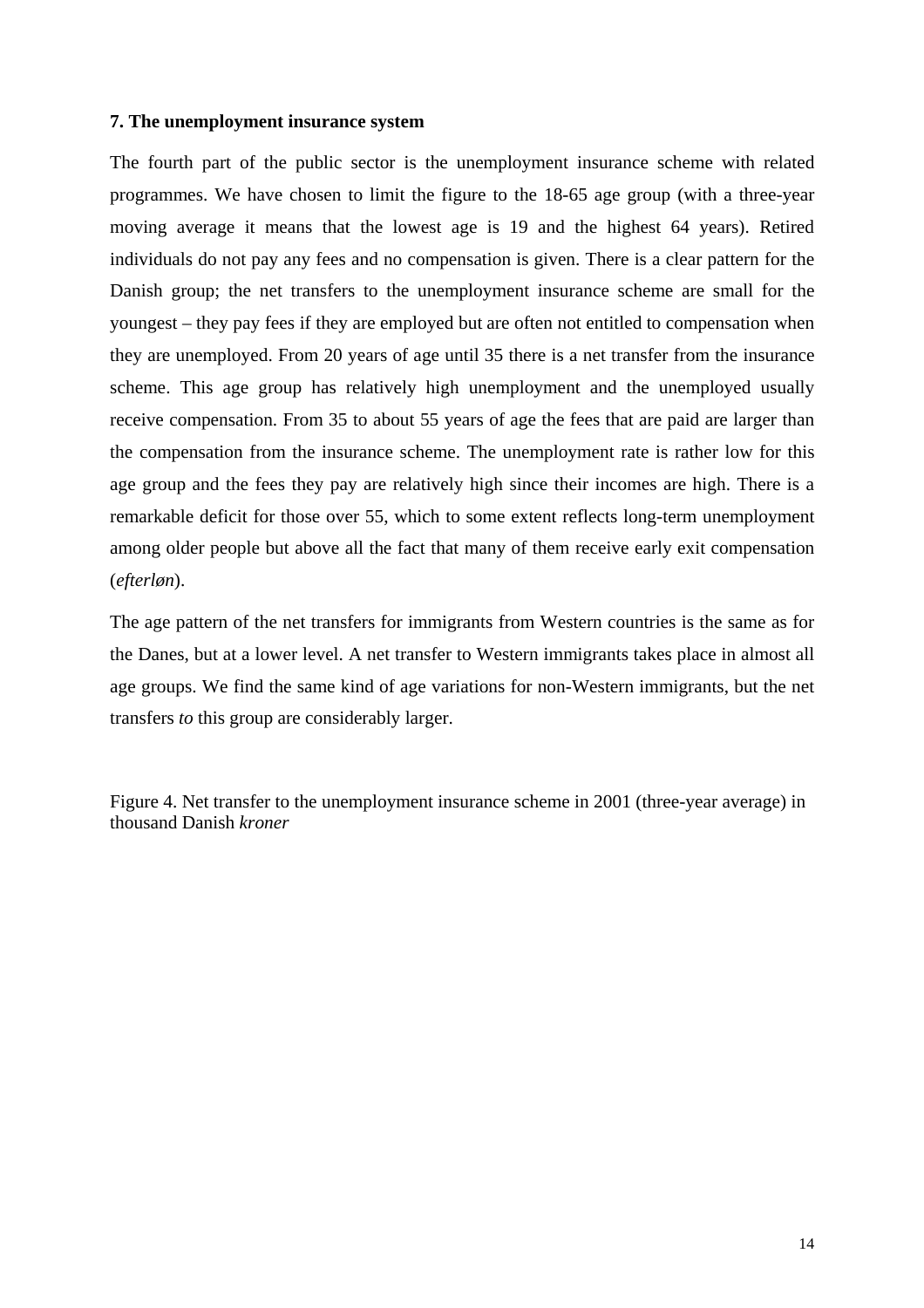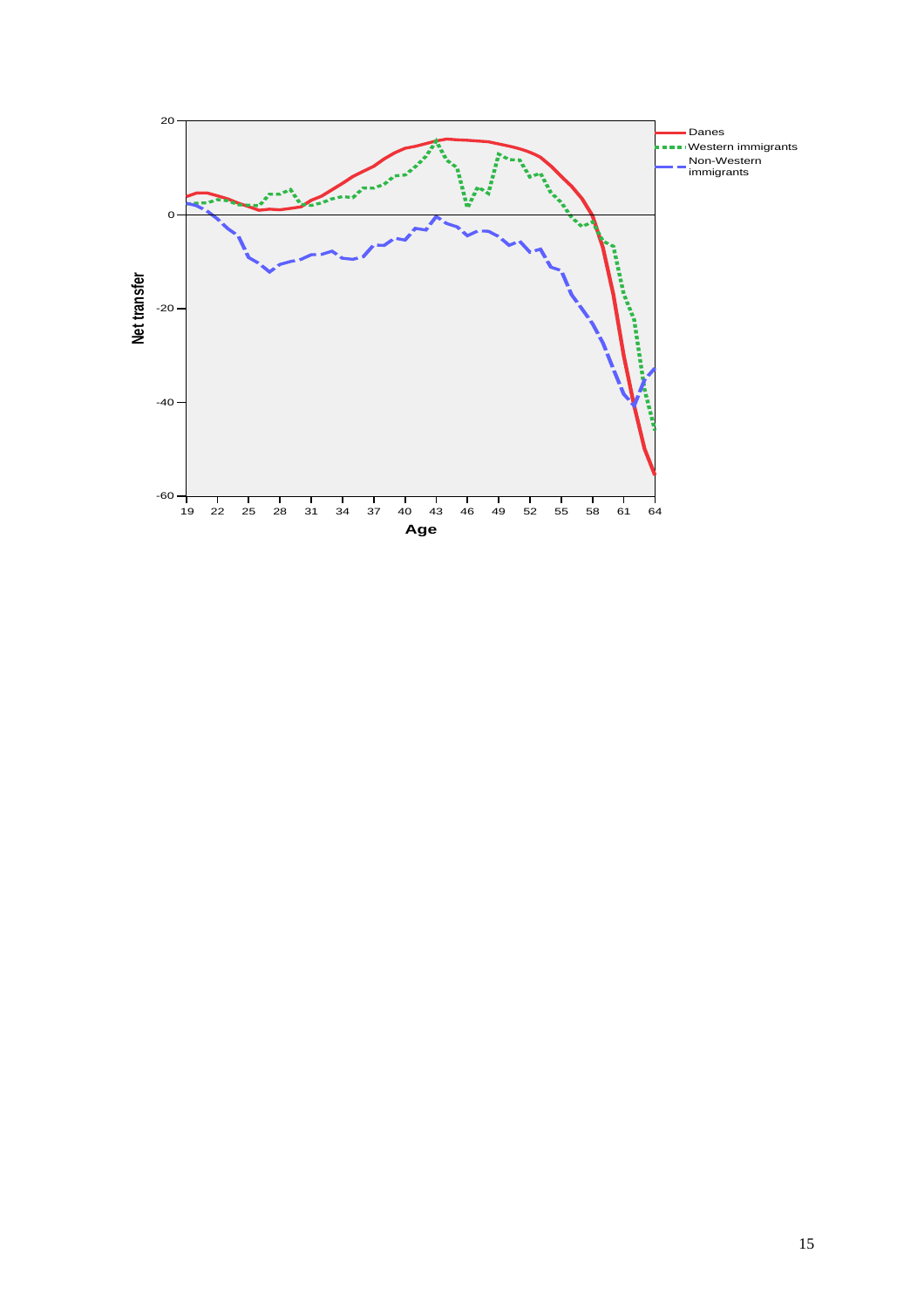# **8. A regression analysis of the factors that influence the net transfers to the municipalities**

In the preceding part we have studied the differences between Danes, Western immigrants and non-Western immigrants according to age in the four sectors in 2001. By using regression analysis we will now study the factors that influence the net transfer to the municipalities in 1996 and 2001 in more detail.

Table 3 shows regression estimates which, in addition to demographic variables, include the employment rate among the explanatory variables. We see that the employment rate affects the net transfer. These effects are not hard to understand, the income transfer payments are larger when people are unemployed and the taxes paid are lower. The coefficient is higher in 2001 than in 1996.

If we look at the variables that represent different groups of origin we see that they are rather small in most cases – the inclusion of the other variables eliminates most of the differences we saw in Table 1 and Figure 3. The exception is the values of the coefficient for non-Western immigrants. Even if it is reduced compared to the numbers shown in Table 1, it is still about half that amount. Redistribution to non-Western immigrants takes place via the municipalities also given family status and employment rate. This may be due to that wages are lower for immigrants leading to lower tax payments, but if we include earnings instead of employment rate the values of the coefficient are more or less the same. See Table 4.

One part of the explanation to the large remaining effect may be that our classification of family status is too crude. Instead of the four categories, we have therefore tried to use a family classification scheme with 20 categories (the possible combinations of gender, married/not married, and 0, 1, 2, 3, 4- children). The absolute value of the coefficient for the non-Western group declines, but not very much. An alternative explanation may be that the municipalities have special costs in connection with immigrants (Danish language courses, interpreters). In that case the costs should be higher especially during the first years of residence in Denmark. To study this, we have re-estimated the equation with the inclusion of variables for the length of stay in Denmark. We find that the coefficient is lower (in absolute value) for those who arrived ten years ago or earlier, and consequently higher for those who arrived later (except those who arrived the same year and have only been in Denmark part of the year). But only part of the difference is explained in that way.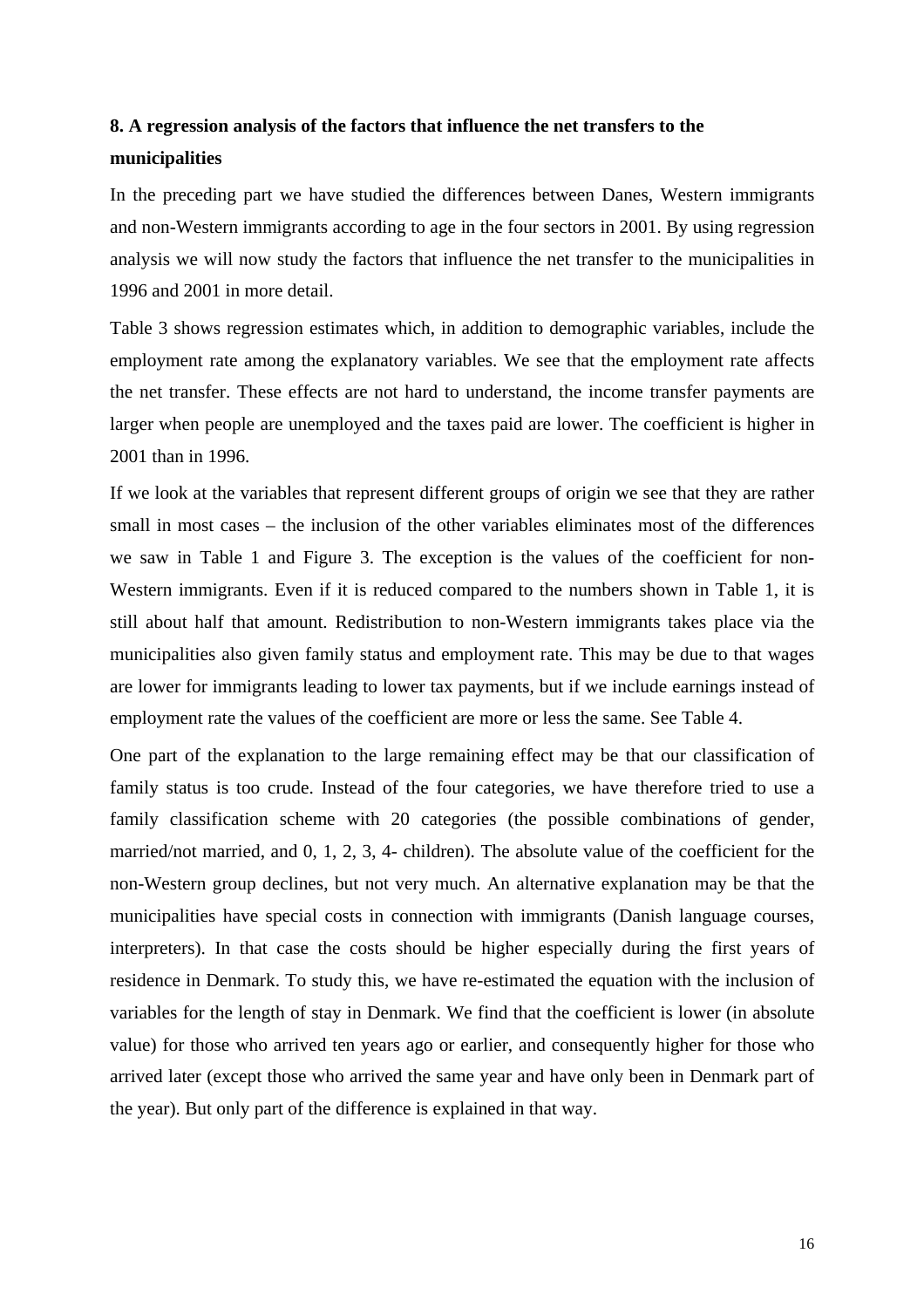| or origin and employment rate as maependent variables<br>Variables | 1996         |           | 2001           |           |  |
|--------------------------------------------------------------------|--------------|-----------|----------------|-----------|--|
| Constant                                                           | 72.489***    | (2.172)   | $104.118***$   | (3.498)   |  |
| <b>Born in Denmark</b>                                             |              |           |                |           |  |
| Both parents born in Denmark                                       | $\theta$     |           |                |           |  |
| One parent born in Denmark, one in a                               | 2.586*       | (1.153)   | 4.945***       | (1.683)   |  |
| Western country                                                    |              |           |                |           |  |
|                                                                    |              |           |                |           |  |
| One parent born in Denmark, one in a<br>non-Western country        | 2.143        | (2.418)   | 3.567          | (3.256)   |  |
| Both parents born in a Western country                             | $-0.196$     | (2.773)   | 4.683          | (4.135)   |  |
| Both parents born in a non-Western                                 | $-3.248$     | (2.980)   | 3.698          | (3.369)   |  |
| country                                                            |              |           |                |           |  |
| <b>Born outside Denmark</b>                                        |              |           |                |           |  |
| Born in a Western country                                          | 0.714        | (0.836)   | 7.309***       | (1.264)   |  |
| Born in a non-Western country                                      | $-19.310***$ | (0.655)   | $-15.853***$   | (0.896)   |  |
| Female                                                             | $-7.559***$  | (0.241)   | $-13.909***$   | (0.371)   |  |
| Age                                                                | $-6.395***$  | (0.154)   | $-8.912***$    | (0.245)   |  |
| Age <sup>2</sup>                                                   | $0.160***$   | (0.003)   | $0.214***$     | (0.005)   |  |
| Age <sup>3</sup>                                                   | $-0.0012***$ | (0.00002) | $-0.0015***$   | (0.00003) |  |
| <b>Family status</b>                                               |              |           |                |           |  |
| Unmarried, no children                                             | $\Omega$     |           | $\overline{0}$ |           |  |
| Unmarried with children                                            | $-78.518***$ | (0.753)   | $-87.253***$   | (1.147)   |  |
| Married, no children                                               | $4.503***$   | (0.299)   | 7.839***       | (0.462)   |  |
| Married with children                                              | $-31.608***$ | (0.360)   | $-37.852***$   | (0.557)   |  |
| Employment rate                                                    | $0.343***$   | (0.003)   | $0.483***$     | (0.005)   |  |
| Number of observations                                             | 138719       |           | 139 657        |           |  |
| $R^2$ (adj)                                                        | 0.298        |           | 0.224          |           |  |

Table 3. Regression estimates (OLS) with net transfers to the municipalities in 1996 and 2001 (in thousand Danish *kroner*) as the dependent variable; and age, gender, family status, country of origin and employment rate as independent variables

Notes. Standard errors in parentheses. Individuals 18 years and older are included. Married stands for living together irrespective of whether a couple is formally married or not. The employment rate varies between 0 and 100.

In Table 4 the corresponding estimates with the earnings variable included are shown instead of that representing the individual employment rate. More of the variation is explained if the earnings variable is included instead of the employment rate. The coefficients for the earnings variable are positive (and significant). It is higher in 2001 than in 1996. The coefficients for the other variables are similar to that in the employment rate equations shown in Table 3. The main differences are that the absolute value of the gender effect is smaller in all four equations and that the coefficient for the non-Western group is much smaller.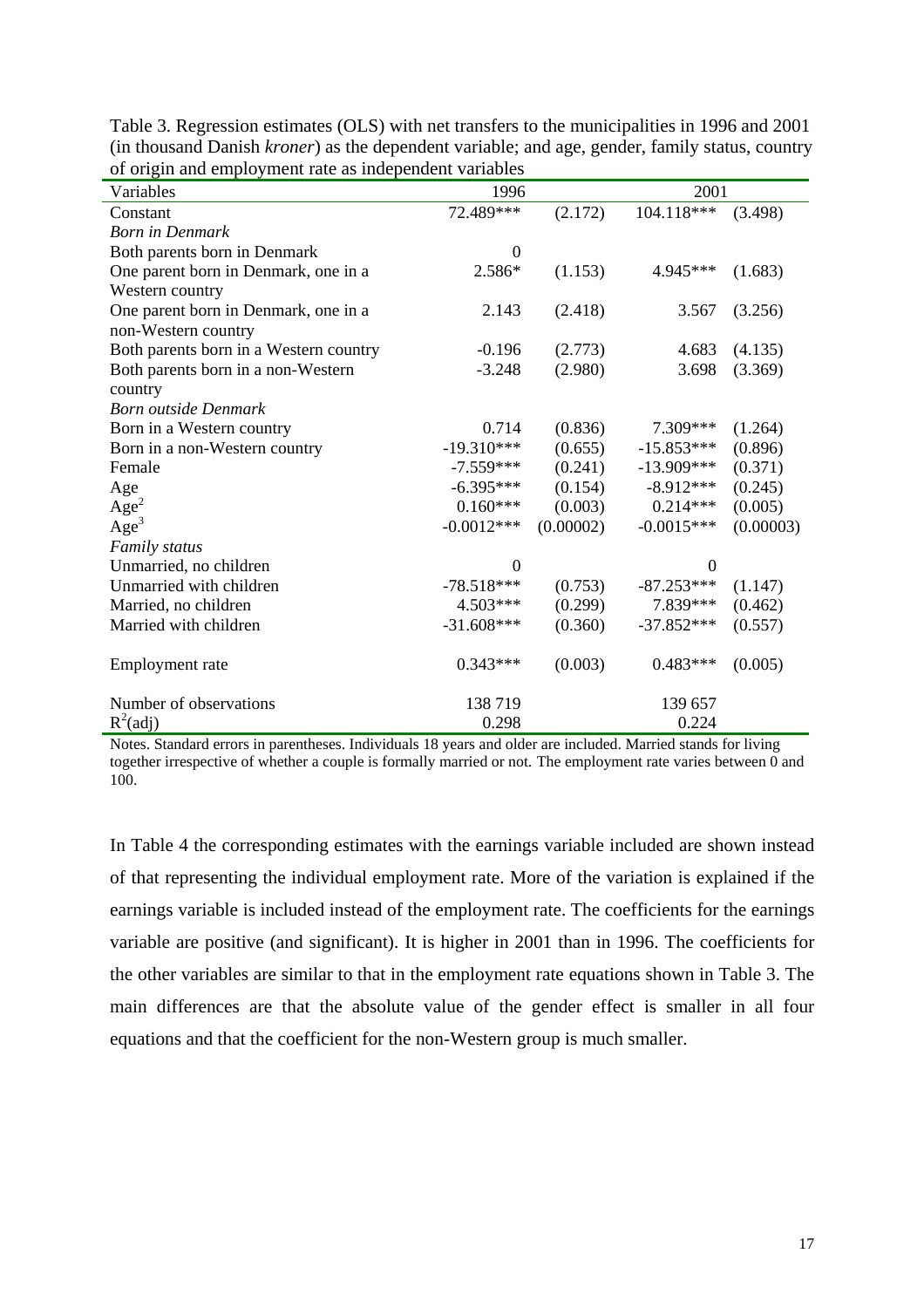| origin and carmings as mucpendent variables |                  |           |              |           |  |  |  |
|---------------------------------------------|------------------|-----------|--------------|-----------|--|--|--|
| Variables                                   | 1996             |           | 2001         |           |  |  |  |
| Constant                                    | 87.536***        | (2.120)   | 120.068***   | (3.359)   |  |  |  |
| <b>Born in Denmark</b>                      |                  |           |              |           |  |  |  |
| Both parents born in Denmark                | $\boldsymbol{0}$ |           |              |           |  |  |  |
| One parent born in Denmark, one in a        | 0.373            | (1.124)   | 2.505        | (1.630)   |  |  |  |
| Western country                             |                  |           |              |           |  |  |  |
| One parent born in Denmark, one in a        | 0.379            | (2.358)   | 2.507        | (3.154)   |  |  |  |
| non-Western country                         |                  |           |              |           |  |  |  |
| Both parents born in a Western country      | $-1.669$         | (2.705)   | 1.122        | (4.007)   |  |  |  |
| Both parents born in a non-Western          | $-3.689$         | (2.906)   | 2.205        | (3.264)   |  |  |  |
| country                                     |                  |           |              |           |  |  |  |
| <b>Born outside Denmark</b>                 |                  |           |              |           |  |  |  |
| Born in a Western country                   | $-0.139$         | (0.815)   | $3.161***$   | (1.224)   |  |  |  |
| Born in a non-Western country               | $-19.910***$     | (0.633)   | $-15.788***$ | (0.859)   |  |  |  |
| Female                                      | $-5.152***$      | (0.237)   | $-9.862***$  | (0.362)   |  |  |  |
| Age                                         | $-7.136***$      | (0.149)   | $-9.614***$  | (0.232)   |  |  |  |
| Age <sup>2</sup>                            | $0.171***$       | (0.003)   | $0.225***$   | (0.005)   |  |  |  |
| Age <sup>3</sup>                            | $-0.0012$ ***    | (0.00002) | $-0.0016***$ | (0.00003) |  |  |  |
| <b>Family status</b>                        |                  |           |              |           |  |  |  |
| Unmarried, no children                      | $\Omega$         |           |              |           |  |  |  |
| Unmarried with children                     | $-78.623***$     | (0.734)   | $-87.665***$ | (1.111)   |  |  |  |
| Married, no children                        | 5.090***         | (0.291)   | 8.616***     | (0.446)   |  |  |  |
| Married with children                       | $-31.943***$     | (0.351)   | $-39.114***$ | (0.539)   |  |  |  |
|                                             |                  |           |              |           |  |  |  |
| Earnings                                    | $0.135***$       | (0.001)   | $0.157***$   | (0.001)   |  |  |  |
|                                             |                  |           |              |           |  |  |  |
| Number of observations                      | 138719           |           | 139 657      |           |  |  |  |
| $R^2$ (adj)                                 | 0.332            |           | 0.272        |           |  |  |  |

Table 4. Regression estimates (OLS) with net transfers to the municipalities in 1996 (in thousand Danish *kroner*) as the dependent variable; and age, gender, family status, country of origin and earnings as independent variables

Notes. Standard errors in parentheses. Individuals 18 years and older are included. Married stands for living together irrespective of whether a couple is formally married or not.

We have also studied if the effects of the employment and earnings variables differ between the groups by making separate estimates for the different groups – Danes, Western immigrants, and non-Western immigrants and for different parts of the public sector in 2001. See Table 5. For all three groups (and also for all independent of ethnicity) we have also done separate estimations of the equations for men and for women. In general the pattern is the same for the three ethnic groups and for men and women. There are some differences, however, that are of interest to note. The coefficients for the employment and earnings variables are higher for the non-Western group than for the other two groups. This indicates that the municipalities have much to gain by improving the employment situation for that group. The estimations also indicate that the effects are even larger for the state sector especially if the unemployment insurance system is included. It means that high employment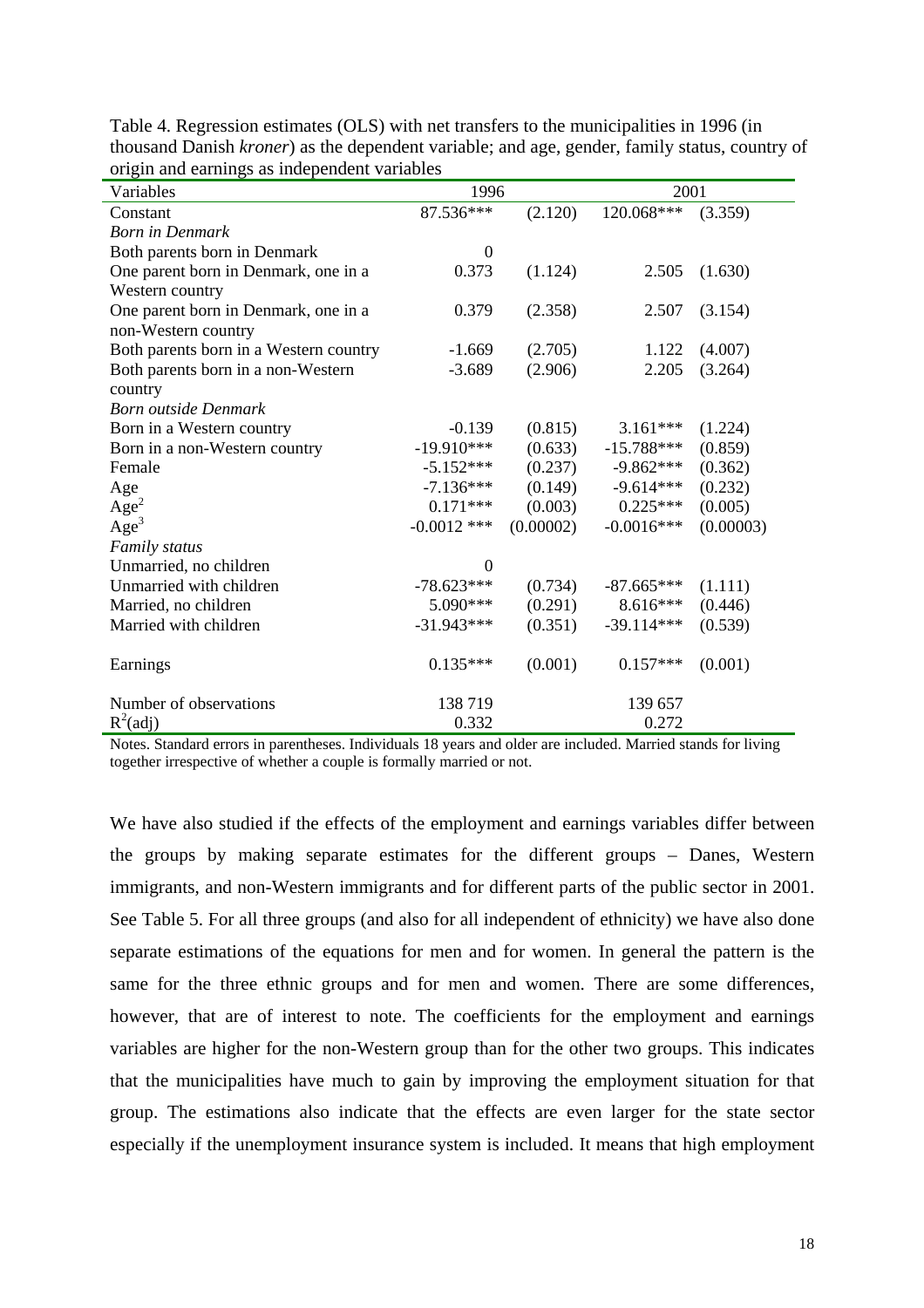and earnings among immigrants will greatly contribute to the finances of both the municipalities and the state sector.

| Group, variable      | <b>State</b> |         | Counties |         | Municipalities |         | Unemployment<br>insurance |         |
|----------------------|--------------|---------|----------|---------|----------------|---------|---------------------------|---------|
| All, men and women   |              |         |          |         |                |         |                           |         |
| Employment           | 1.012        | (0.007) | 0.198    | (0.004) | 0.483          | (0.005) | 0.563                     | (0.003) |
| Earnings             | 0.367        | (0.002) | 0.066    | (0.001) | 0.157          | (0.001) | 0.122                     | (0.001) |
| All, men             |              |         |          |         |                |         |                           |         |
| Employment           | 1.101        | (0.010) | 0.226    | (0.005) | 0.506          | (0.006) | 0.572                     | (0.004) |
| Earnings             | 0.372        | 0.002)  | 0.065    | (0.001) | 0.148          | (0.001) | 0.102                     | (0.001) |
| All, women           |              |         |          |         |                |         |                           |         |
| Employment           | 0.912        | (0.011) | 0.162    | (0.005) | 0.455          | (0.008) | 0.549                     | (0.004) |
| Earnings             | 0.350        | (0.003) | 0.061    | (0.002) | 0.181          | (0.003) | 0.173                     | (0.001) |
| Danes, men and women |              |         |          |         |                |         |                           |         |
| Employment           | 1.023        | (0.008) | 0.202    | (0.004) | 0.461          | (0.005) | 0.581                     | (0.003) |
| Earnings             | 0.351        | (0.002) | 0.072    | (0.001) | 0.166          | (0.001) | 0.133                     | (0.001) |
| Danes, men           |              |         |          |         |                |         |                           |         |
| Employment           | 1.122        | (0.010) | 0.232    | (0.005) | 0.484          | (0.007) | 0.586                     | (0.004) |
| Earnings             | 0.349        | (0.002) | 0.073    | (0.001) | 0.160          | (0.001) | 0.114                     | (0.001) |
| Danes, women         |              |         |          |         |                |         |                           |         |
| Employment           | 0.916        | (0.011) | 0.164    | (0.006) | 0.432          | (0.008) | 0.571                     | (0.004) |
| Earnings             | 0.351        | (0.004) | 0.062    | (0.002) | 0.177          | (0.003) | 0.176                     | (0.001) |
| Western, men and     |              |         |          |         |                |         |                           |         |
| women                |              |         |          |         |                |         |                           |         |
| Employment           | 0.793        | (0.103) | 0.178    | (0.025) | 0.550          | (0.042) | 0.477                     | (0.016) |
| Earnings             | 0.509        | (0.009) | 0.016    | (0.003) | 0.054          | (0.005) | 0.030                     | (0.002) |
| Western, men         |              |         |          |         |                |         |                           |         |
| Employment           | 0.550        | (0.160) | 0.177    | (0.023) | 0.524          | (0.039) | 0.507                     | (0.021) |
| Earnings             | 0.529        | (0.005) | 0.014    | (0.002) | 0.046          | (0.004) | 0.022                     | (0.002) |
| Western, women       |              |         |          |         |                |         |                           |         |
| Employment           | 1.000        | (0.133) | 0.160    | (0.044) | 0.570          | (0.076) | 0.441                     | (0.023) |
| Earnings             | 0.293        | (0.042) | 0.038    | (0.014) | 0.154          | (0.023) | 0.135                     | (0.007) |
| Non-Western, men and |              |         |          |         |                |         |                           |         |
| women                |              |         |          |         |                |         |                           |         |
| Employment           | 0.927        | (0.015) | 0.145    | (0.008) | 0.730          | (0.016) | 0.352                     | (0.011) |
| Earnings             | 0.358        | (0.005) | 0.055    | (0.003) | 0.256          | (0.006) | 0.125                     | (0.004) |
| Non-Western, men     |              |         |          |         |                |         |                           |         |
| Employment           | 1.016        | (0.025) | 0.155    | (0.012) | 0.732          | (0.022) | 0.429                     | (0.015) |
| Earnings             | 0.356        | (0.007) | 0.052    | (0.004) | 0.236          | (0.007) | 0.130                     | (0.005) |
| Non-Western, women   |              |         |          |         |                |         |                           |         |
| Employment           | 0.817        | (0.016) | 0.132    | (0.012) | 0.729          | (0.025) | 0.261                     | (0.016) |
| Earnings             | 0.357        | (0.006) | 0.060    | (0.005) | 0.292          | (0.010) | 0.114                     | (0.007) |

Table 5. Estimates of effects of employment and earnings for various groups and parts of the public sector in 2001

Notes. Standard errors in parentheses. Individuals 18 years and older are included but for the unemployment insurance estimation only those aged 18-65 years. The explanatory variables are the same as those in the estimates shown in Tables 3 and 4.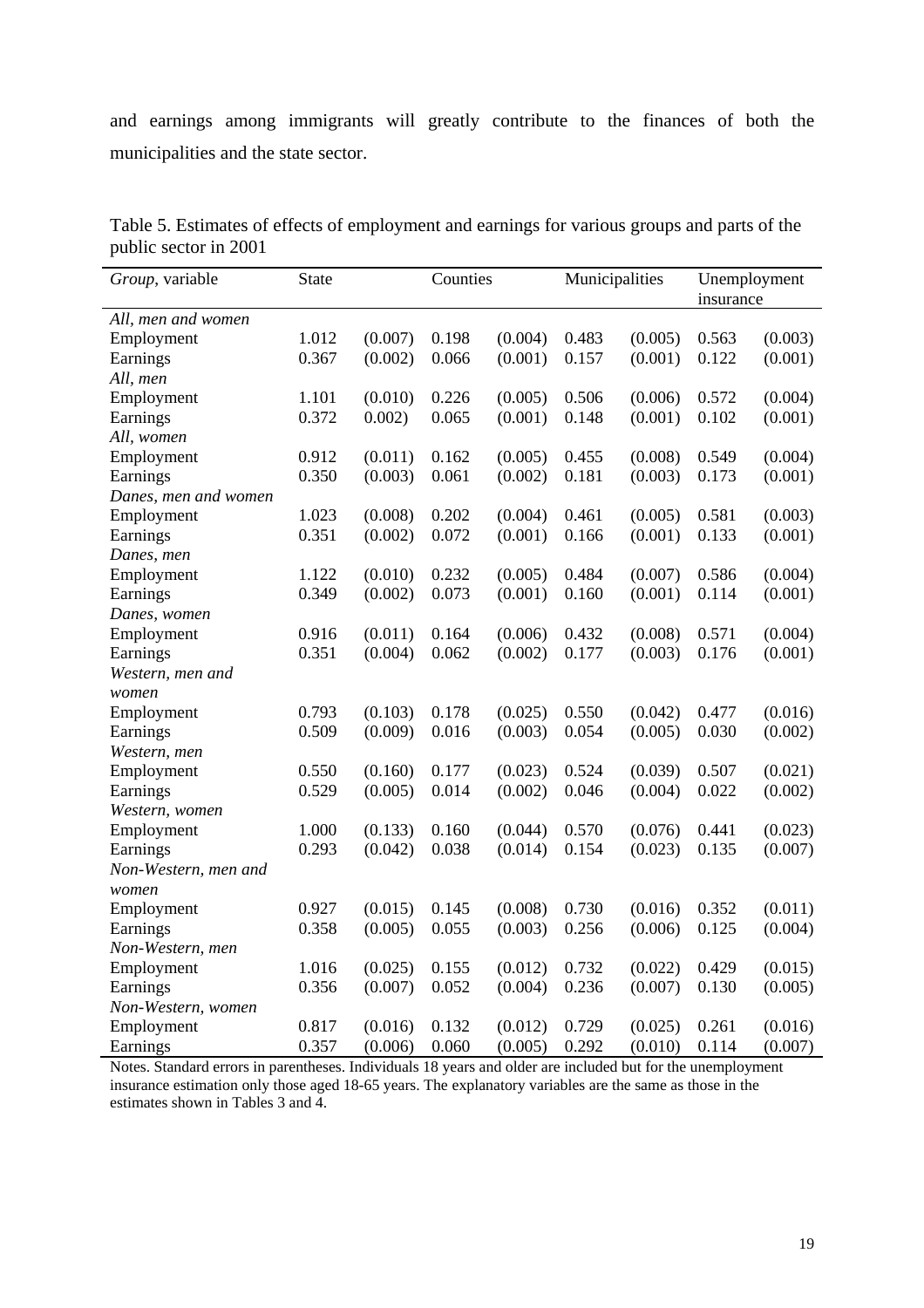## **9. Conclusions**

When it comes to redistribution to and from immigrants, this study gives some clear results for different parts of the public sector in Denmark. The redistribution to non-Western immigrants takes place above all from the municipalities and from the unemployment insurance scheme. For those who have lived in the country for a shorter time the transfers by way of the unemployment insurance scheme are still small and the transfers go instead from the state sector (integration subsidies, social allowances, housing allowances).

There is considerable redistribution between the municipalities, meaning that municipalities with many immigrant inhabitants are not singly responsible for net transfers to the immigrants, but rather that these transfers are borne to a large extent by all municipalities. However, it is likely that the municipalities with the most immigrants bear a good deal of the costs themselves, especially some years after an immigrant's arrival in Denmark. This can give municipalities economic incentives to try to redirect immigrants to other municipalities.

# **References**

Arbejdsministeriet (2000). *Om integration af indvandrere og flygtninge på arbejdsmarkedet*. Report from the Committee on Integration. Copenhagen: Arbejdsministeriet.

Hansen, Frederik, Sten Nicolaisen, Finn Dehlbæck & Ole Schnor. 1991. *Lovmodel*, September 1991. Copenhagen: Ministry of Economic Affairs.

Indenrigsministeriet (1999). *Udlændinge og kommunerne – Opgaver, udgifter og finansiering*, November 1999. Copenhagen: Indenrigsministeriet.

Knudsen, Lars Kirk, Thomas Larsen & Niels Jørgen Mau Pedersen. 1998. *Den offentlige sektor* (4<sup>th</sup> edition), Copenhagen: Copenhagen Business School Press.

Linderoth, Hans. 1999. "Offentlig sektor", in Torben M. Andersen et al., *Beskrivende*   $Økonomi$  ( $6<sup>th</sup>$  edition). Copenhagen: Jurist og Økonomforbundets Forlag.

Lotz, Jørgen (2001). 'Krise i det kommunale tilskuds- og udligningssystem?', *Samfundsøkonomen*, 2001:7, pp. 4-16.

le Maire, Daniel & Christian Scheuer. 2001. "Langsigtet finanspolitik og immigrationen – en generationsregnskapsbaseret tilgang", Økonomisk Institut, Københavns universitet.

Ministry of Economic Affairs. 1997. *Økonomisk oversigt. December 1997.* Copenhagen: Ministry of Economic Affairs.

Ministry of Economic Affairs (2000). *The Law Model.* Copenhagen: Ministry of Economic Affairs.

Ministry of Finance. 2003. *Lovmodellen*. Copenhagen: Ministry of Finance.

Smith, James P. & Barry Edmonston (eds.) (1997). *The New Americans. Economic, Demographic, and Fiscal Effects of Immigration.* Washington, D.C.: National Academy Press.